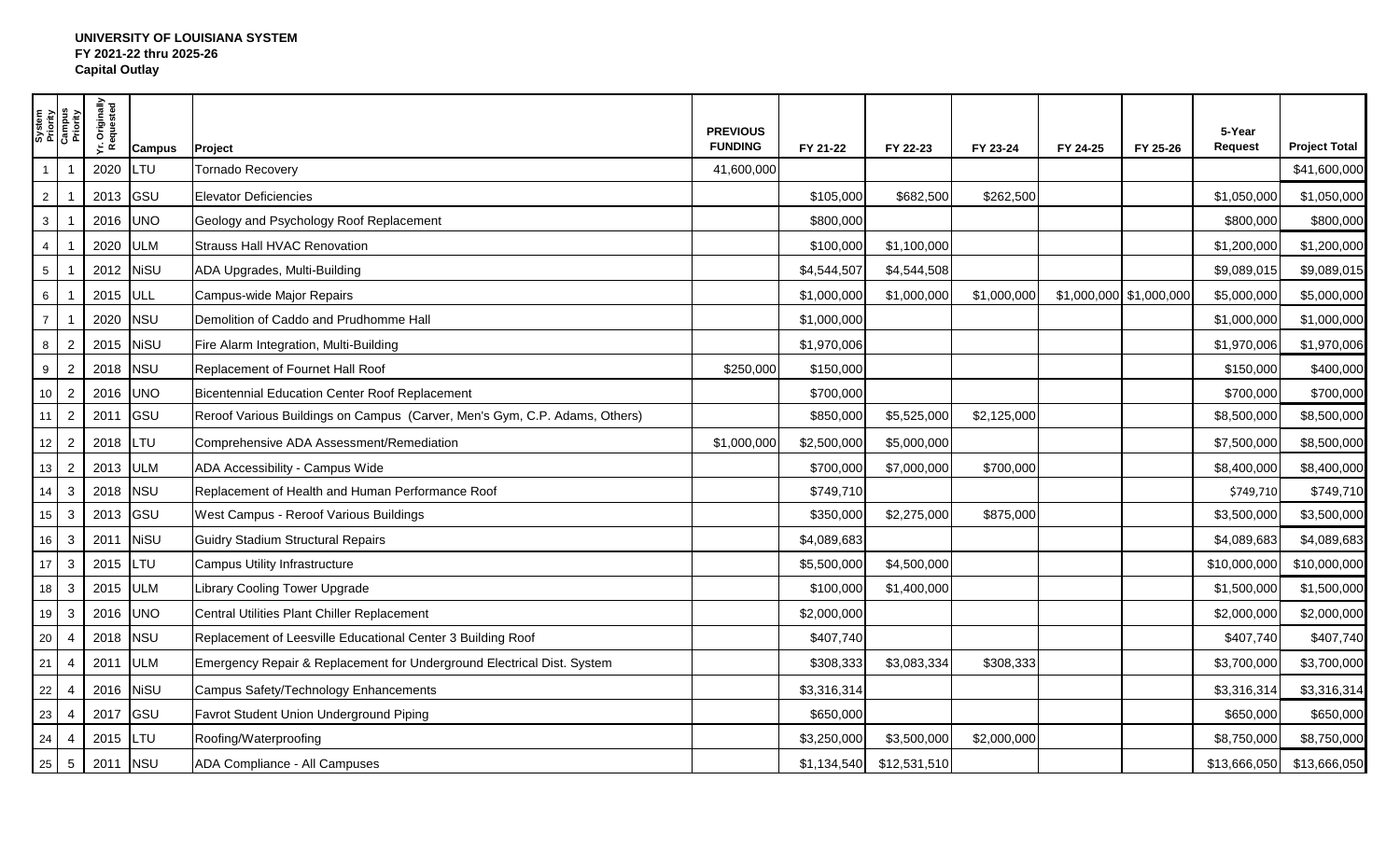#### **UNIVERSITY OF LOUISIANA SYSTEM FY 2021-22 thru 2025-26**

**Capital Outlay**

|                 |                                          | <u>vaullai vullav</u>              |               |                                 |                                   |              |              |             |          |          |                          |                                                     |
|-----------------|------------------------------------------|------------------------------------|---------------|---------------------------------|-----------------------------------|--------------|--------------|-------------|----------|----------|--------------------------|-----------------------------------------------------|
|                 | System<br>Priority<br>Campus<br>Priority | . Originally<br>lequested<br>- ≃ ∝ | <b>Campus</b> | Project                         | <b>PREVIOUS</b><br><b>FUNDING</b> | FY 21-22     | FY 22-23     | FY 23-24    | FY 24-25 | FY 25-26 | 5-Year<br><b>Request</b> | <b>Project Total</b>                                |
| 126             |                                          | 2019                               | <b>ILTU</b>   | Pedestrian and Safety Lighting  |                                   | \$500,000    | \$500,000    |             |          |          | \$1,000,000              | \$1,000,000                                         |
| 27 <sup>1</sup> |                                          | 2016 GSU                           |               | Campus-wide Major Repairs       |                                   | \$300,000    | \$200,000    |             |          |          | \$500,000                | \$500,000                                           |
| 28 <sup>1</sup> |                                          | 2016 NiSU                          |               | Campus Street Light Replacement |                                   | \$4,907,620  |              |             |          |          | \$4,907,620              | \$4,907,620                                         |
|                 |                                          |                                    |               | <b>Total Emergency Projects</b> | \$42,850,000                      | \$41,983,453 | \$52,841,852 | \$7,270,833 |          |          |                          | \$1,000,000 \$1,000,000 \$104,096,138 \$146,946,138 |

|                 |              | <b>Total Self-Generated Projects</b>         | \$16,500,000 |  | \$16,500,000 | \$16,500,000 |
|-----------------|--------------|----------------------------------------------|--------------|--|--------------|--------------|
| 32 <sub>1</sub> | <b>I</b> GSU | Intramural Center Expansion/Renovation       | \$7,500,000  |  | \$7,500,000  | \$7,500,000  |
| 31              | <b>NiSU</b>  | Coastal Center Facility                      | \$5,000,000  |  | \$5,000,000  | \$5,000,000  |
| 30              | LTU          | Parking and Pedestrian Development           | \$2,000,000  |  | \$2,000,000  | \$2,000,000  |
| 29              | <b>NiSU</b>  | Renovation and Addition to Athletic Facility | \$2,000,000  |  | \$2,000,000  | \$2,000,000  |

| 33              |                  | 2020           | <b>NiSU</b> | Renovation and Addition to Athletic Facility                   |             | \$3,400,000  |              |              | \$3,400,000  | \$3,400,000  |
|-----------------|------------------|----------------|-------------|----------------------------------------------------------------|-------------|--------------|--------------|--------------|--------------|--------------|
| 34              |                  | 2009 NSU       |             | <b>Kyser Hall Replacement</b>                                  | \$2,250,000 | \$17,585,000 | \$17,585,000 |              | \$35,170,000 | \$37,420,000 |
| 35              |                  | 2011           | <b>MSU</b>  | Contraband Bayou Erosion Retaining Wall Phase II               | \$7,516,997 | \$1,000,000  |              |              | \$1,000,000  | \$8,516,997  |
| 36              |                  | 2013 SELU      |             | D. Vickers Renovation Planning and Construction                | \$7,080,000 | \$9,527,399  | \$9,527,400  | \$2,100,000  | \$21,154,799 | \$28,234,799 |
| 37              |                  | 2002 ULL       |             | Madison Hall Renovation                                        | \$2,000,000 | \$18,000,000 |              |              | \$18,000,000 | \$20,000,000 |
| 38              | $\overline{2}$   | 2007           | <b>NSU</b>  | South Jefferson Extension                                      | \$59,000    | \$3,891,833  |              |              | \$3,891,833  | \$3,950,833  |
| 39              | 2                | 1989 MSU       |             | Shearman Fine Arts Building                                    | \$1,025,000 | \$6,688,900  |              |              | \$6,688,900  | \$7,713,900  |
| 40 <sup>1</sup> | 2                | 2020 ULL       |             | Engineering Office and Classroom Building                      | \$2,500,000 | \$12,500,000 | \$10,302,600 |              | \$22,802,600 | \$25,302,600 |
|                 | $41 \mid 3 \mid$ | 2012 GSU       |             | Library Replacement, Planning and Construction                 | \$8,218,700 | \$10,059,500 |              |              | \$10,059,500 | \$18,278,200 |
| 42              | 3 <sup>1</sup>   | 2019 NiSU      |             | Greenhouse Improvements                                        |             | \$377,959    | \$269,970    |              | \$647,929    | \$647,929    |
| 43              | 3 <sup>1</sup>   | 2007           | <b>NSU</b>  | Multi-Purpose Center                                           | \$72,000    | \$4,261,377  | \$19,176,731 | \$19,176,731 | \$42,614,839 | \$42,686,839 |
|                 |                  | 44 45 2020 ULL |             | Health Education and Training Facility                         | \$2,500,000 | \$12,500,000 | \$36,380,000 |              | \$48,880,000 | \$51,380,000 |
| 45              |                  | 2018 NISU      |             | Stopher Hall - ADA Restroom Upgrades                           | \$150,000   | \$108,859    | \$1,631,410  |              | \$1,740,269  | \$1,890,269  |
|                 | 46 5             | 2013 NiSU      |             | Athletic Facilities - Didier Field/Softball Complex Renovation |             | \$592,625    | \$6,974,875  |              | \$7,567,500  | \$7,567,500  |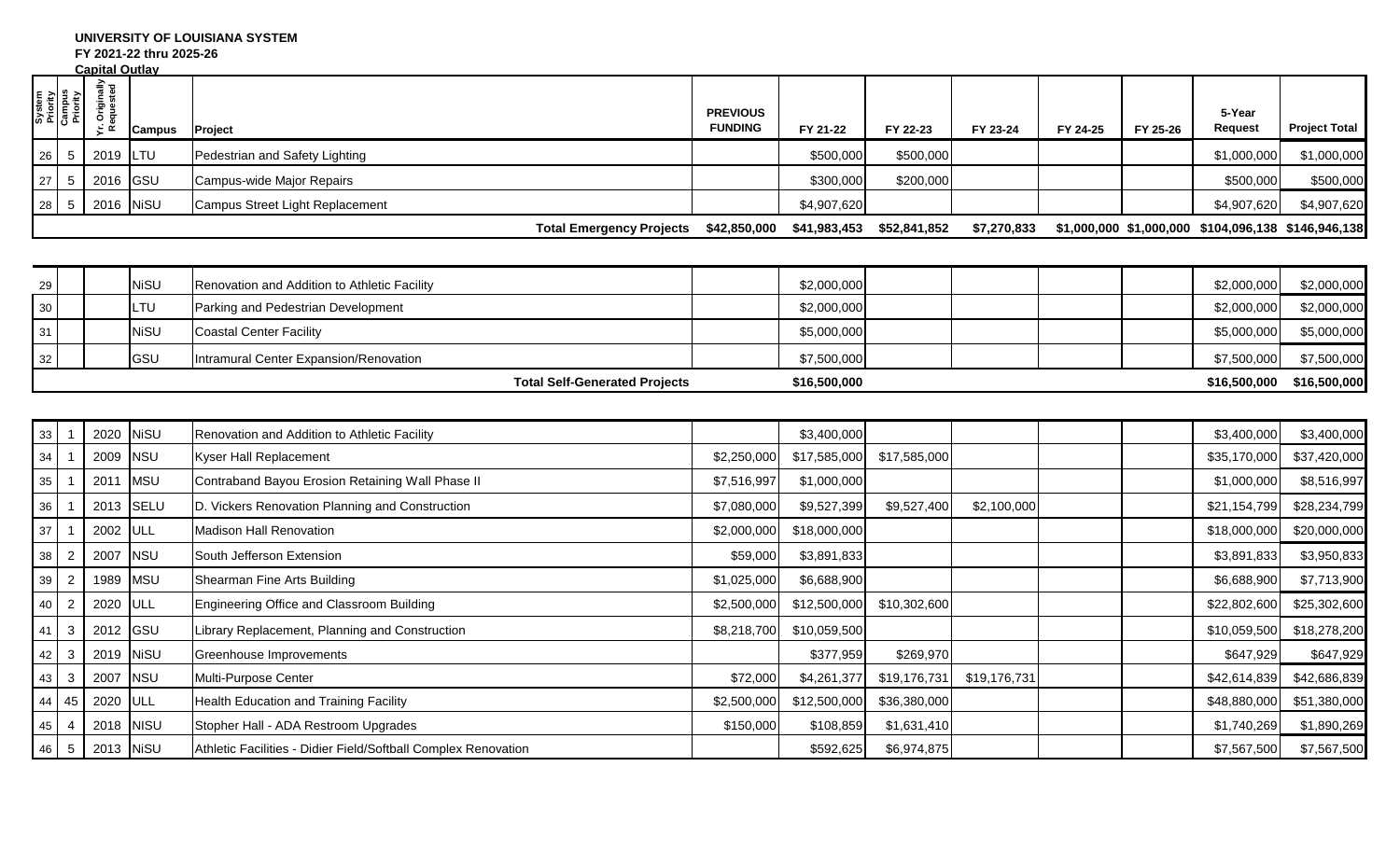**UNIVERSITY OF LOUISIANA SYSTEM**

**FY 2021-22 thru 2025-26**

|    |                                          | <b>Capital Outlay</b>       |             |                                                                               |                                   |                                          |              |              |           |          |                          |                             |
|----|------------------------------------------|-----------------------------|-------------|-------------------------------------------------------------------------------|-----------------------------------|------------------------------------------|--------------|--------------|-----------|----------|--------------------------|-----------------------------|
|    | System<br>Priority<br>Campus<br>Priority | Yr. Originally<br>Requested | Campus      | Project                                                                       | <b>PREVIOUS</b><br><b>FUNDING</b> | FY 21-22                                 | FY 22-23     | FY 23-24     | FY 24-25  | FY 25-26 | 5-Year<br><b>Request</b> | <b>Project Total</b>        |
| 47 | $6\phantom{.}6$                          | 2013 NiSU                   |             | Fieldhouse, Planning and Construction                                         | \$139,258                         | \$290,405                                | \$3,294,455  |              |           |          | \$3,584,860              | \$3,724,118                 |
|    |                                          |                             |             | <b>Total Continuing Projects</b>                                              |                                   | \$33,371,697 \$100,493,452 \$101,847,986 |              | \$21,276,731 |           |          |                          | \$223,618,169 \$260,713,984 |
|    |                                          |                             |             |                                                                               |                                   |                                          |              |              |           |          |                          |                             |
| 48 |                                          | 2007                        | <b>ULL</b>  | <b>Declouet Hall Renovation</b>                                               |                                   | \$500,000                                | \$3,850,000  |              |           |          | \$4,350,000              | \$4,350,000                 |
| 49 |                                          | 2013                        | <b>ULM</b>  | Health Sciences Campus Renovations - Sugar Hall and Caldwell Hall             | \$475,266                         | \$454,734                                | \$10,740,000 | \$930,000    |           |          | \$12,124,734             | \$12,600,000                |
| 50 |                                          | 2015                        | <b>GSU</b>  | Improvements to Athletic Facilities (Robinson Stadium, Stadium Support, etc.) |                                   | \$930,000                                | \$6,045,000  | \$2,325,000  |           |          | \$9,300,000              | \$9,300,000                 |
| 51 |                                          | 2002                        | LTU         | Madison Hall Renovation - Speech and Audiology                                |                                   | \$3,000,000                              | \$16,000,000 | \$16,000,000 |           |          | \$35,000,000             | \$35,000,000                |
| 52 |                                          | 2019                        | <b>NSU</b>  | Athletic Fieldhouse Improvements                                              |                                   | \$600,000                                | \$5,400,000  |              |           |          | \$6,000,000              | \$6,000,000                 |
| 53 |                                          | 2007                        | <b>MSU</b>  | Drew Hall and ETL Renovation                                                  |                                   | \$754,837                                | \$8,303,212  |              |           |          | \$9,058,049              | \$9,058,049                 |
| 54 |                                          | 2011                        | <b>UNO</b>  | Library Roof Replacement                                                      |                                   | \$1,000,000                              |              |              |           |          | \$1,000,000              | \$1,000,000                 |
| 55 |                                          | 2020                        | SLU         | <b>Baton Rouge Nursing Center Renovation</b>                                  |                                   | \$724,093                                | \$4,028,913  | \$4,028,913  | \$600,000 |          | \$9,381,919              | \$9,381,919                 |
| 56 |                                          | 2020                        | <b>NiSU</b> | <b>Coastal Center Facility</b>                                                |                                   | \$4,250,000                              | \$5,750,000  |              |           |          | \$10,000,000             | \$10,000,000                |
| 57 | $\overline{2}$                           | 2002                        | ULL         | <b>Foster Hall Renovation</b>                                                 |                                   | \$500,000                                | \$3,622,100  |              |           |          | \$4,122,100              | \$4,122,100                 |
| 58 | $\overline{2}$                           | 2019                        | <b>MSU</b>  | Renovations to Classrooms and Labs Campus-wide                                |                                   | \$600,000                                | \$6,600,000  |              |           |          | \$7,200,000              | \$7,200,000                 |
| 59 | $\overline{2}$                           | 2010                        | <b>NSU</b>  | Renovation of Warrington Nursing Building                                     |                                   | \$293,133                                | \$6,203,046  | \$6,203,046  |           |          | \$12,699,225             | \$12,699,225                |
| 60 | $\overline{2}$                           | 2015                        | <b>ULM</b>  | <b>Brown Auditorium Renovation</b>                                            |                                   | \$881,000                                | \$8,810,000  | \$881,000    |           |          | \$10,572,000             | \$10,572,000                |
| 61 | $\overline{2}$                           | 2019                        | SLU         | Academic Athletic Training Ancillary                                          |                                   | \$802,217                                | \$4,412,193  | \$4,412,194  | \$350,000 |          | \$9,976,604              | \$9,976,604                 |
| 62 | $\overline{2}$                           | 2019                        | <b>NiSU</b> | Ellender Library Modernization                                                |                                   | \$4,542,944                              | \$10,431,792 |              |           |          | \$14,974,736             | \$14,974,736                |
| 63 | $\overline{2}$                           | 2020                        | <b>UNO</b>  | Liberal Arts Building Renovation                                              |                                   | \$854,310                                | \$12,413,410 | \$300,000    |           |          | \$13,567,720             | \$13,567,720                |
| 64 | $\overline{2}$                           | 2015                        | LTU         | <b>WYLY Tower Replacement</b>                                                 |                                   | \$5,000,000                              | \$36,000,000 | \$5,620,000  |           |          | \$46,620,000             | \$46,620,000                |
| 65 | $\overline{2}$                           | 2018                        | GSU         | Criminal Justice Building (Alma J. Brown School)                              |                                   | \$700,000                                | \$2,800,000  | \$500,000    |           |          | \$4,000,000              | \$4,000,000                 |
| 66 | $\overline{2}$                           | 2020                        | <b>NiSU</b> | Leighton Drive Drainage Improvements                                          |                                   | \$5,000,000                              |              |              |           |          | \$5,000,000              | \$5,000,000                 |
| 67 | $\mathbf{3}$                             | 2009                        | ULL         | Montgomery Hall Renovation                                                    |                                   | \$2,000,000                              | \$15,536,000 |              |           |          | \$17,536,000             | \$17,536,000                |
| 68 | $\mathbf{3}$                             | 2020                        | <b>NiSU</b> | New Residence Hall Building                                                   |                                   | \$1,464,000                              | \$16,804,000 |              |           |          | \$18,268,000             | \$18,268,000                |
| 69 | $\mathbf{3}$                             | 2018                        | <b>NiSU</b> | Peltier Hall Air Handlers Replacement                                         |                                   | \$2,748,282                              |              |              |           |          | \$2,748,282              | \$2,748,282                 |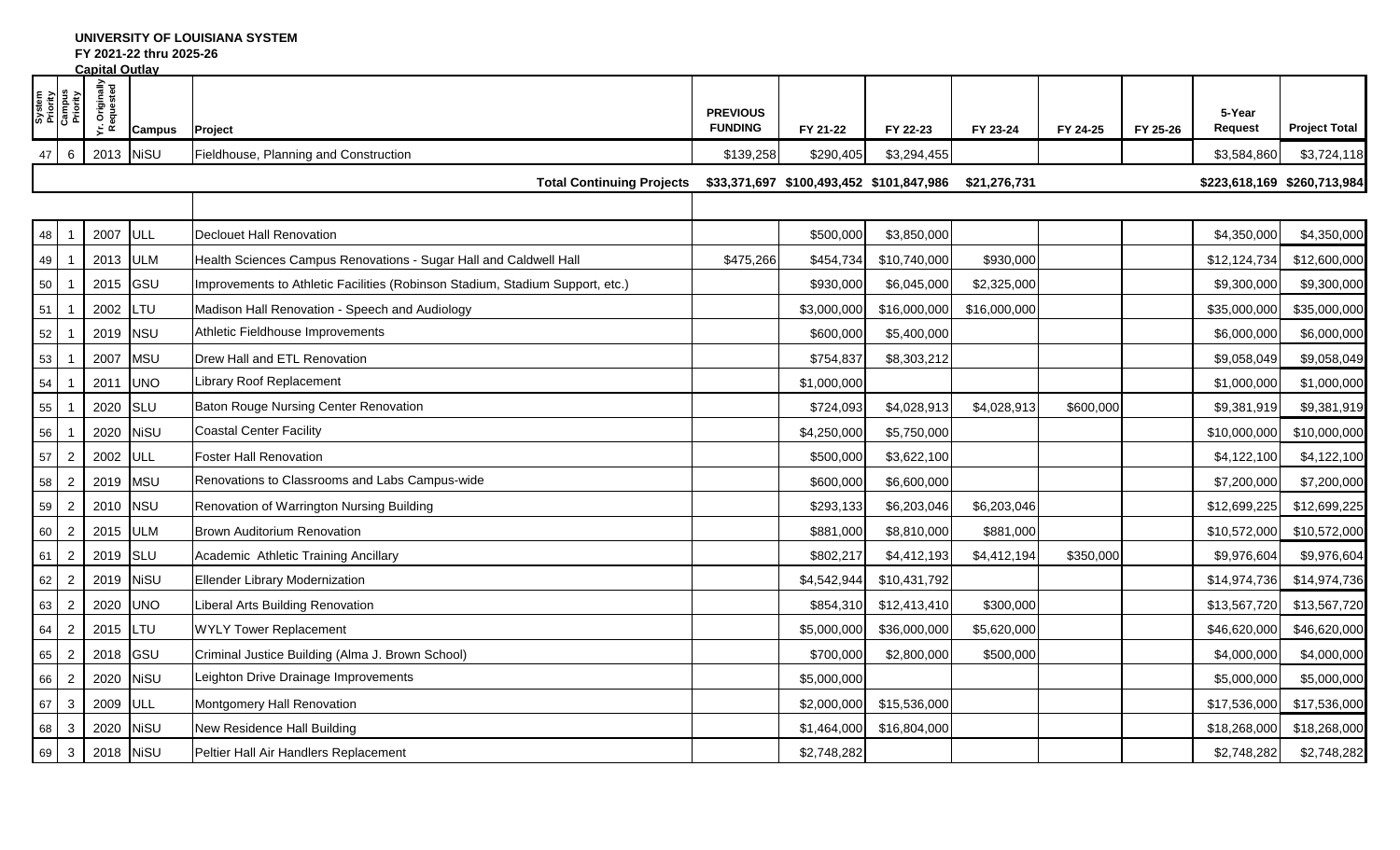## **UNIVERSITY OF LOUISIANA SYSTEM**

**FY 2021-22 thru 2025-26**

| <b>Capital Outlav</b> |                                          |                             |               |                                                                     |                                   |             |              |              |           |          |                   |                      |
|-----------------------|------------------------------------------|-----------------------------|---------------|---------------------------------------------------------------------|-----------------------------------|-------------|--------------|--------------|-----------|----------|-------------------|----------------------|
|                       | System<br>Priority<br>Campus<br>Priority | Yr. Originally<br>Requested | <b>Campus</b> | Project                                                             | <b>PREVIOUS</b><br><b>FUNDING</b> | FY 21-22    | FY 22-23     | FY 23-24     | FY 24-25  | FY 25-26 | 5-Year<br>Request | <b>Project Total</b> |
| 70                    | $\mathbf{3}$                             | 2015                        | LTU           | Carson-Taylor Hall Renovation                                       |                                   | \$3,500,000 | \$18,000,000 | \$1,000,000  |           |          | \$22,500,000      | \$22,500,000         |
| 71                    | $\mathbf{3}$                             | 2018                        | <b>SLU</b>    | Anzalone Hall Renovation                                            |                                   | \$372,617   | \$2,099,395  | \$2,099,395  | \$200,000 |          | \$4,771,407       | \$4,771,407          |
| 72                    | $\mathbf{3}$                             | 2010                        | <b>NSU</b>    | Renovation of Roy Hall                                              |                                   | \$976,332   | \$4,393,494  | \$4,393,494  |           |          | \$9,763,320       | \$9,763,320          |
| 73                    | $\mathbf{3}$                             | 2015                        | <b>ULM</b>    | Digital Library Renovation and Library Carpet Replacement           |                                   | \$287,000   | \$4,678,805  | \$134,195    |           |          | \$5,100,000       | \$5,100,000          |
| 74                    | $\mathbf{3}$                             | 2013                        | <b>UNO</b>    | <b>Bicentennial Education Center Renovations</b>                    |                                   | \$454,000   | \$5,152,000  | \$520,000    |           |          | \$6,126,000       | \$6,126,000          |
| 75                    | 4                                        | 2020                        | <b>ULM</b>    | Hemphill Hall Cooling Tower Replacement                             |                                   | \$275,000   |              |              |           |          | \$275,000         | \$275,000            |
| 76                    | $\overline{4}$                           | 2020                        | <b>NiSU</b>   | <b>Greek Life Center</b>                                            |                                   | \$1,400,000 |              |              |           |          | \$1,400,000       | \$1,400,000          |
| $77$                  | $\overline{4}$                           | 2013                        | <b>NSU</b>    | Reroof Campus Buildings (3)                                         |                                   | \$547,965   | \$4,931,685  |              |           |          | \$5,479,650       | \$5,479,650          |
| 78                    | 4                                        | 2017                        | <b>SLU</b>    | University Center Equipment Replacement                             |                                   | \$2,545,200 |              |              |           |          | \$2,545,200       | \$2,545,200          |
| 79                    | $\overline{4}$                           | 2020                        | LTU           | Street and Drainage Repair                                          |                                   | \$2,000,000 | \$1,750,000  |              |           |          | \$3,750,000       | \$3,750,000          |
| 80                    | $\overline{4}$                           | 2020                        | <b>NiSU</b>   | <b>Greek Life Center</b>                                            |                                   | \$1,400,000 |              |              |           |          | \$1,400,000       | \$1,400,000          |
| 81                    | $5\phantom{.0}$                          | 2019                        | <b>NiSU</b>   | Ellender Library Modernization                                      |                                   | \$4,542,944 | \$10,431,792 |              |           |          | \$14,974,736      | \$14,974,736         |
| 82                    | $5\overline{5}$                          | 2009                        | <b>NSU</b>    | Public Safety/Streets/Parking Upgrades                              |                                   | \$1,442,400 | \$7,933,200  | \$7,933,200  |           |          | \$17,308,800      | \$17,308,800         |
| 83                    | $5\phantom{.0}$                          | 2020                        | <b>ULM</b>    | Walker Hall Chiller Replacement                                     |                                   | \$175,000   |              |              |           |          | \$175,000         | \$175,000            |
| 84                    | 6                                        | 2018                        | <b>NiSU</b>   | Peltier Hall - Air Handlers Replacement                             |                                   | \$3,375,430 |              |              |           |          | \$3,375,430       | \$3,375,430          |
| 85                    | 6                                        | 2008                        | <b>NSU</b>    | Renovation of AA Fredericks Fine Art Center                         |                                   | \$2,185,495 | \$12,316,478 | \$12,316,478 |           |          | \$26,818,451      | \$26,818,451         |
| 86                    | 6                                        | 2002                        | <b>ULM</b>    | Fant-Ewing Coliseum - Renovation                                    |                                   | \$2,800,000 | \$30,600,000 | \$2,800,000  |           |          | \$36,200,000      | \$36,200,000         |
| 87                    | $\overline{7}$                           | 2014                        | <b>NSU</b>    | Replacement of Friedman Student Union                               |                                   | \$1,758,321 | \$9,970,241  | \$9,970,241  |           |          | \$21,698,803      | \$21,698,803         |
| 88                    | $\overline{7}$                           | 2014                        | <b>NiSU</b>   | Air Handlers Replacement, Planning & Construction, Multi-Building   |                                   | \$395,920   | \$4,009,121  |              |           |          | \$4,405,041       | \$4,405,041          |
| 89                    | 8                                        | 2015                        | <b>NiSU</b>   | Telephone Switch Upgrade                                            |                                   | \$3,484,105 |              |              |           |          | \$3,484,105       | \$3,484,105          |
| 90                    | 9                                        | 2014                        | <b>NiSU</b>   | Chiller/Cooling Tower Replacement, Campus Main Chilled Water System |                                   | \$372,266   | \$4,094,927  |              |           |          | \$4,467,193       | \$4,467,193          |
| 91                    | 10                                       | 2007                        | <b>NiSU</b>   | Information Technology Center Renovation, Planning & Construction   |                                   | \$897,212   | \$4,045,275  |              |           |          | \$4,942,487       | \$4,942,487          |
|                       | 92 11                                    | 2015                        | <b>NiSU</b>   | Polk Hall Renovation, Planning & Construction                       |                                   | \$780,364   | \$3,329,369  | \$228,980    |           |          | \$4,338,713       | \$4,338,713          |
|                       | 93 12                                    | 2011                        | <b>NiSU</b>   | Peltier Hall Renovation, Planning and Construction                  |                                   | \$5,089,895 | \$41,417,681 | \$7,551,858  |           |          | \$54,059,434      | \$54,059,434         |
| 94                    | 13                                       | 2014                        | NiSU          | Roof Replacements, Multi-Building, Planning and Construction        |                                   | \$2,383,064 |              |              |           |          | \$2,383,064       | \$2,383,064          |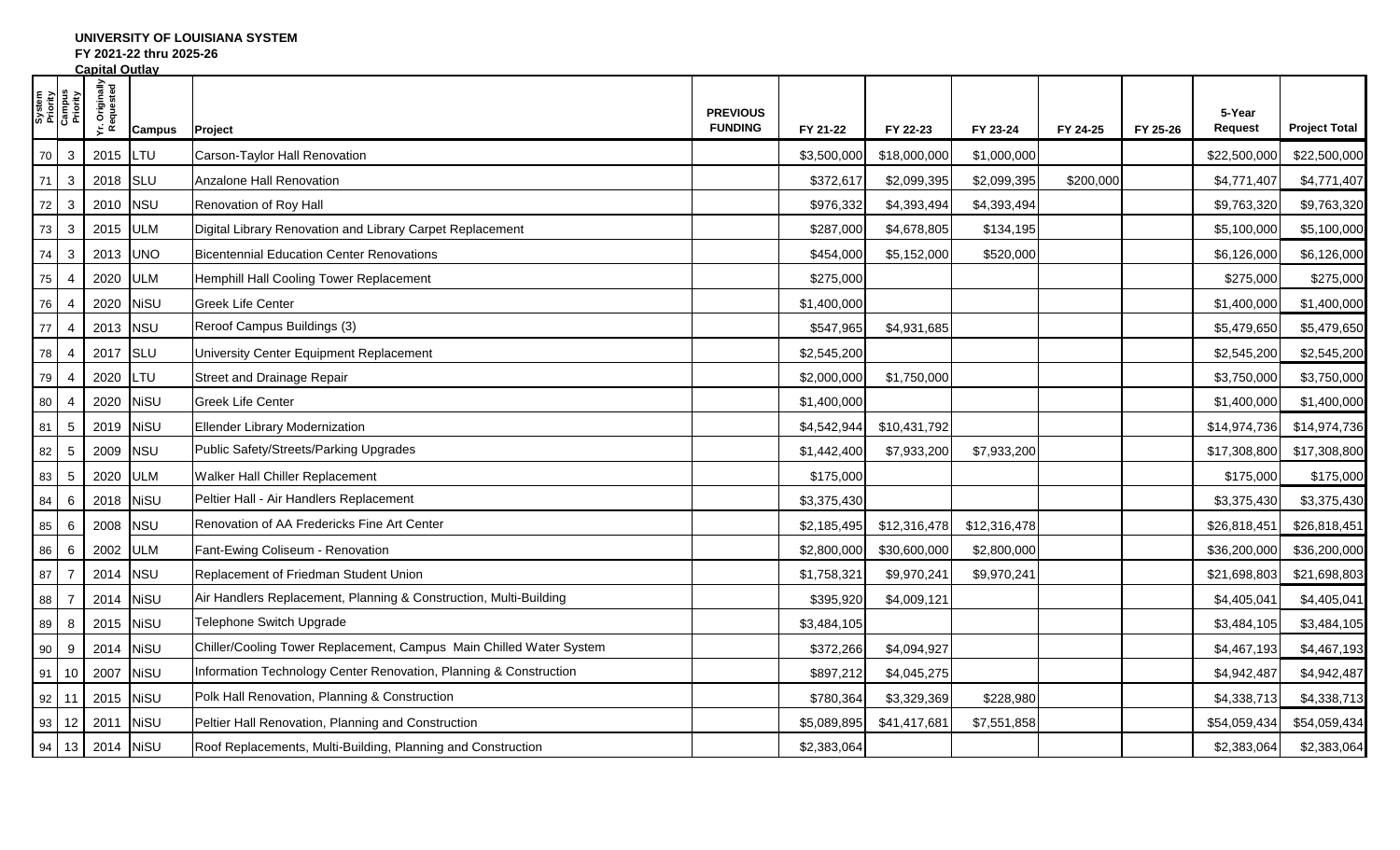## **UNIVERSITY OF LOUISIANA SYSTEM**

**FY 2021-22 thru 2025-26**

|                                          | <b>Capital Outlay</b>       |               |                                                                                                                                       |                                   |             |                            |                                                     |          |          |                             |                      |
|------------------------------------------|-----------------------------|---------------|---------------------------------------------------------------------------------------------------------------------------------------|-----------------------------------|-------------|----------------------------|-----------------------------------------------------|----------|----------|-----------------------------|----------------------|
| System<br>Priority<br>Campus<br>Priority | Yr. Originally<br>Requested | <b>Campus</b> | Project                                                                                                                               | <b>PREVIOUS</b><br><b>FUNDING</b> | FY 21-22    | FY 22-23                   | FY 23-24                                            | FY 24-25 | FY 25-26 | 5-Year<br>Request           | <b>Project Total</b> |
|                                          | 95   14   2002   NiSU       |               | Electrical Upgrade III                                                                                                                |                                   | \$2,713,348 |                            |                                                     |          |          | \$2,713,348                 | \$2,713,348          |
|                                          | 96 15 2019 NiSU             |               | Polk Hall Window Replacement, 1st Floor                                                                                               |                                   | \$227,377   |                            |                                                     |          |          | \$227,377                   | \$227,377            |
|                                          | 97 16 2019 NiSU             |               | Polk Hall Window Replacement, 2nd Floor                                                                                               |                                   | \$151,585   |                            |                                                     |          |          | \$151,585                   | \$151,585            |
|                                          | 98 17 2019 NiSU             |               | Peltier Hall Air Handler Replacement, No.10                                                                                           |                                   | \$200,359   |                            |                                                     |          |          | \$200,359                   | \$200,359            |
| 99                                       | 18 2019 NiSU                |               | Peltier Hall Auditorium Air Handlers Replacement                                                                                      |                                   | \$400,715   |                            |                                                     |          |          | \$400,715                   | \$400,715            |
|                                          | 100 19 2019 NiSU            |               | Powell Hall Air Handler Replacement                                                                                                   |                                   | \$278,248   |                            |                                                     |          |          | \$278,248                   | \$278,248            |
|                                          | 101 20 2019 NiSU            |               | Ellender Library Roof Replacement                                                                                                     |                                   | \$1,148,476 |                            |                                                     |          |          | \$1,148,476                 | \$1,148,476          |
|                                          | 102 21 2019 NiSU            |               | Candies Hall Roof Replacement                                                                                                         |                                   | \$140,061   |                            |                                                     |          |          | \$140,061                   | \$140,061            |
|                                          | 103 22 2019 NiSU            |               | <b>ADA Sidewalk Replacement</b>                                                                                                       |                                   | \$85,868    |                            |                                                     |          |          | \$85,868                    | \$85,868             |
|                                          | 104 23 2019 NiSU            |               | Picciola Hall Roof Replacement                                                                                                        |                                   | \$78,291    |                            |                                                     |          |          | \$78,291                    | \$78,291             |
|                                          | 105 24 2019 NiSU            |               | Gouaux Hall Roof Replacement                                                                                                          |                                   | \$1,071,336 |                            |                                                     |          |          | \$1,071,336                 | \$1,071,336          |
|                                          | 106 25 1983 NiSU            |               | Operations and Maintenance Building                                                                                                   |                                   |             | $$1,315,369$ $$15,504,059$ |                                                     |          |          | \$16,819,428                | \$16,819,428         |
|                                          |                             |               |                                                                                                                                       |                                   |             |                            |                                                     |          |          |                             |                      |
|                                          |                             |               | <b>Total New Projects</b>                                                                                                             |                                   |             |                            | \$88,851,113 \$368,407,188 \$90,147,994 \$1,150,000 |          |          | \$548,556,295 \$549,031,561 |                      |
|                                          |                             |               |                                                                                                                                       |                                   |             |                            |                                                     |          |          |                             |                      |
|                                          |                             |               | Grand Total All Categories \$76,221,697 \$247,828,018 \$523,097,026 \$118,695,558 \$2,150,000 \$1,000,000 \$892,770,602 \$968,992,299 |                                   |             |                            |                                                     |          |          |                             |                      |
|                                          |                             |               | Deferred Maintenance, and Major Repairs of Campus Buildings                                                                           |                                   |             |                            |                                                     |          |          |                             |                      |
|                                          |                             | GSU           |                                                                                                                                       |                                   |             |                            |                                                     |          |          |                             | \$48,883,075         |
|                                          |                             | LTU           |                                                                                                                                       |                                   |             |                            |                                                     |          |          |                             | \$38,225,000         |
|                                          |                             | <b>MSU</b>    |                                                                                                                                       |                                   |             |                            |                                                     |          |          |                             | \$33,630,319         |
|                                          |                             | <b>NiSU</b>   |                                                                                                                                       |                                   |             |                            |                                                     |          |          |                             | \$45,653,694         |
|                                          |                             | <b>NSU</b>    |                                                                                                                                       |                                   |             |                            |                                                     |          |          |                             | \$29,757,970         |
|                                          |                             | <b>SLU</b>    |                                                                                                                                       |                                   |             |                            |                                                     |          |          |                             | \$48,440,000         |
|                                          |                             | ULL           |                                                                                                                                       |                                   |             |                            |                                                     |          |          |                             | \$31,385,000         |
|                                          |                             | <b>ULM</b>    |                                                                                                                                       |                                   |             |                            |                                                     |          |          |                             | \$45,850,000         |

UNO | \$43,413,178 | | | | | | | | | | | | | \$43,413,178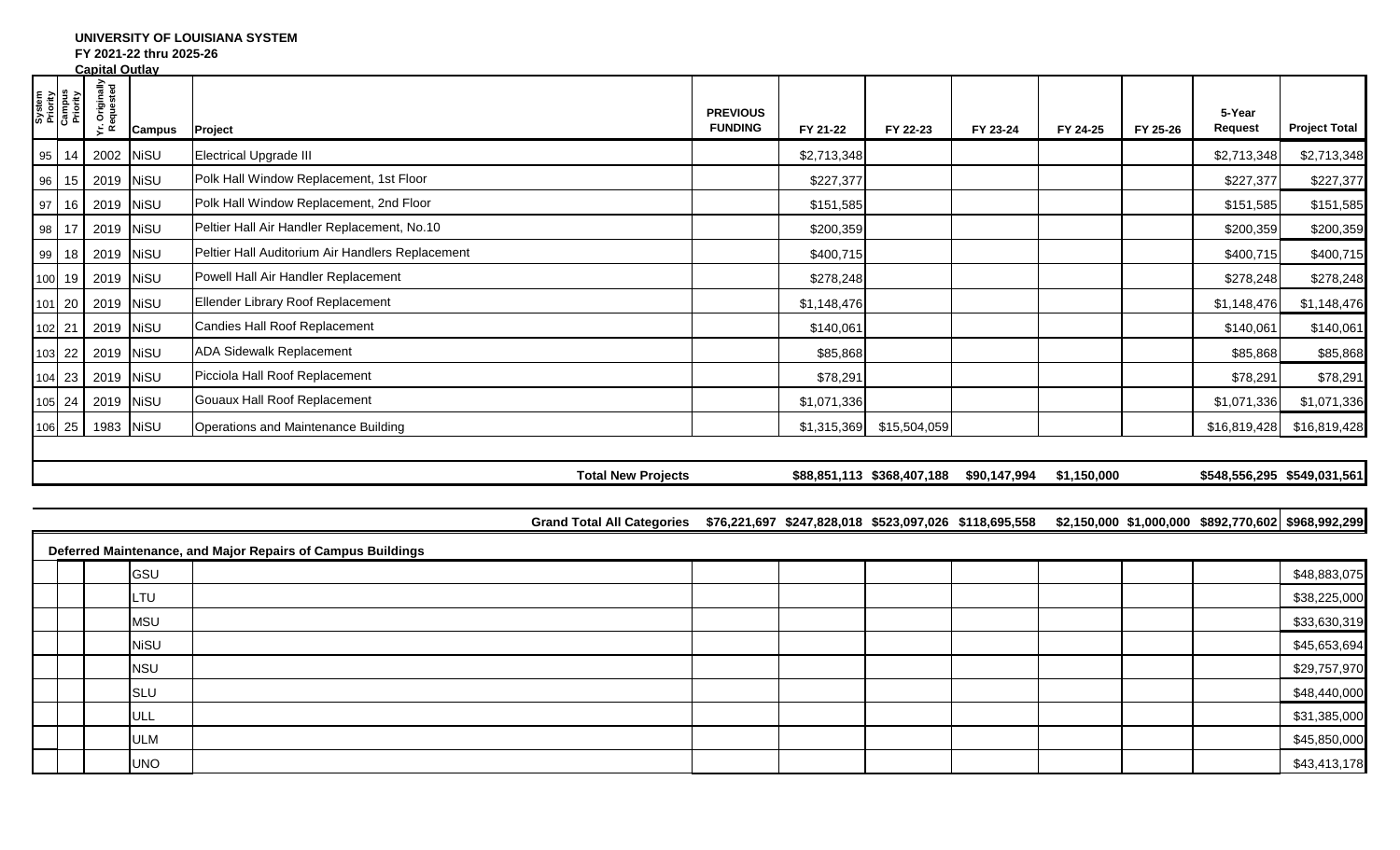| System<br>Priority<br>Campus<br>Priority | <u>Cabildi Ouliav</u><br>≘⊤ਰ | Campus | Project |  |                                                     | <b>PREVIOUS</b><br><b>FUNDING</b> | FY 21-22 | FY 22-23 | FY 23-24 | FY 24-25 | FY 25-26 | 5-Year<br>Request | <b>Project Total</b> |
|------------------------------------------|------------------------------|--------|---------|--|-----------------------------------------------------|-----------------------------------|----------|----------|----------|----------|----------|-------------------|----------------------|
|                                          |                              |        |         |  | <b>Total Deferred Maintenance and Major Repairs</b> |                                   |          |          |          |          |          |                   | \$365,238,236        |

**\*This category reflects continuing request to Board of Regents involving 1st year land acquisition funds for post-secondary educational institutions**

**payable from General Obligation Bonds.** 

| LTU          | \$1,000,000  |
|--------------|--------------|
| <b>SLU</b>   | \$1,600,000  |
| <b>ULL</b>   | \$10,000,000 |
| <b>ULM</b>   | \$1,000,000  |
| <b>TOTAL</b> | \$13,600,000 |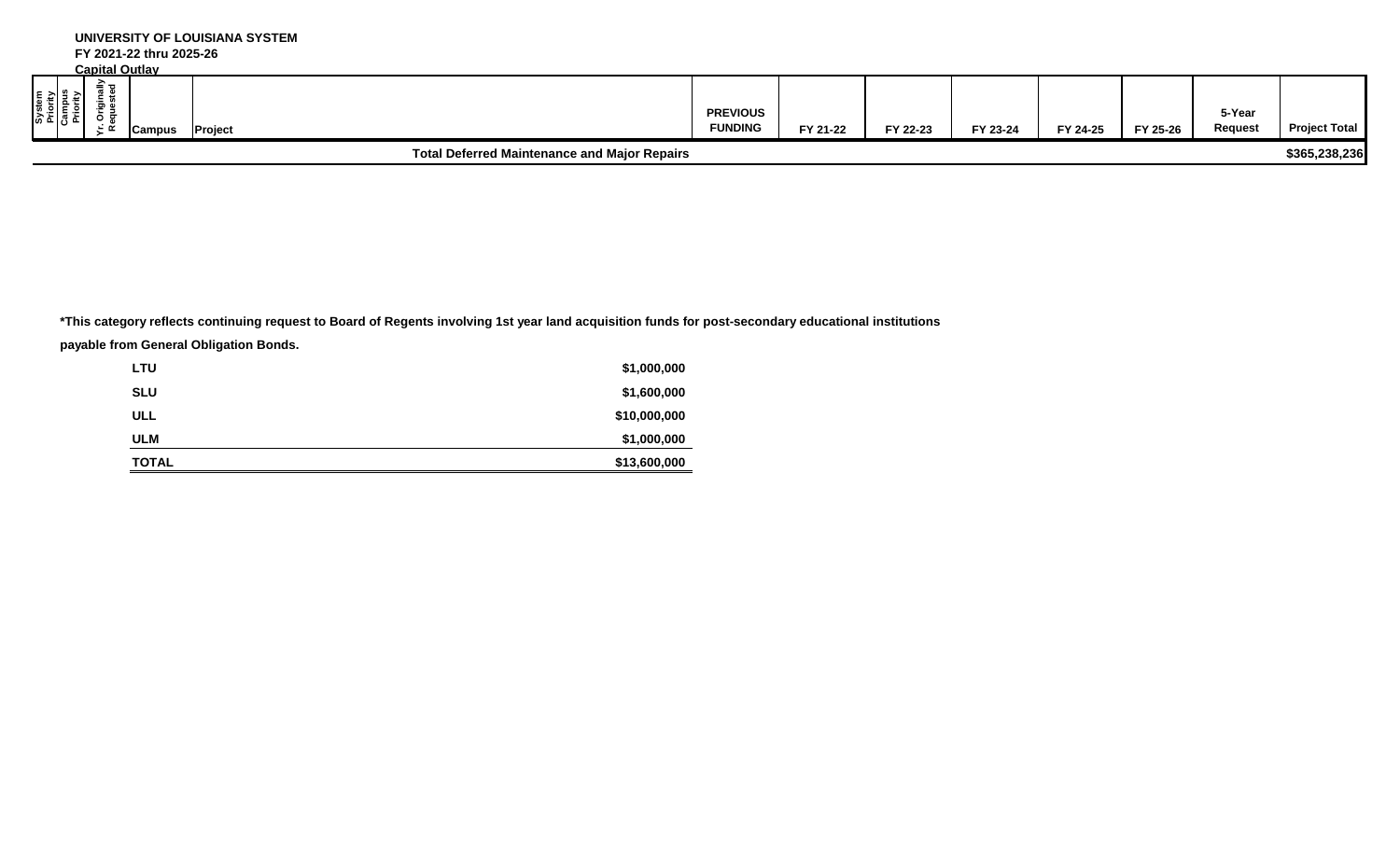## **GRAMBLING STATE UNIVERSITY**

**Five Year Capital Outlay Plan**

|  |  | FY 2021-22 - FY 2025-26 |
|--|--|-------------------------|
|  |  |                         |

| <b>PROJECT TITLE</b>                                                                                       | 1st Yr<br>Requested | <b>INSTI.</b><br><b>PRIORITY</b> | <b>FUNDING</b><br>SOURCE ** | <b>PREVIOUS</b><br><b>FUNDING</b> | *** | FY 21-22       | $***$ | FY 22-23                | $***$ | FY 23-24                | $***$ | FY 24-25    | *** | FY 25-26 | *** | 5-YEAR<br><b>REQUEST</b>         |          | <b>TOTAL</b><br><b>COST</b> |
|------------------------------------------------------------------------------------------------------------|---------------------|----------------------------------|-----------------------------|-----------------------------------|-----|----------------|-------|-------------------------|-------|-------------------------|-------|-------------|-----|----------|-----|----------------------------------|----------|-----------------------------|
| <b>Elevator Deficiencies</b>                                                                               | 2012                | $E-1$                            | G.O.                        |                                   |     | \$<br>105,000  |       | \$<br>682,500           |       | \$<br>262,500           |       |             |     |          |     | 1,050,000<br>\$                  | \$       | 1,050,000                   |
| Reroof various buildings on Campus<br>(Carver Hall, Men's Gym, C.P. Adams and Others)                      | 2010                | $E-2$                            | G.O.                        |                                   |     | 850,000<br>\$. |       | \$5,525,000             |       | \$2,125,000             |       |             |     |          |     | 8,500,000<br>£                   | \$       | 8,500,000                   |
| West Campus-Reroof Various Buildings                                                                       | 2012                | $E-3$                            | G.O.                        |                                   |     | \$<br>350,000  |       | \$2,275,000             |       | $\mathbb{S}$<br>875,000 |       |             |     |          |     | 3,500,000<br>£                   | \$       | 3,500,000                   |
| Favrot Student Union - Underground Piping                                                                  | 2016                | $E-4$                            | G.O.                        |                                   |     | \$<br>650,000  |       |                         |       |                         |       |             |     |          |     | 650,000<br>£                     | <b>S</b> | 650,000                     |
| Campus-wide Major Repairs                                                                                  | 2016                | $E-5$                            | G.O.                        |                                   |     | \$<br>300,000  |       | $\mathbb{S}$<br>200,000 |       |                         |       |             |     |          |     | 500,000<br>-\$                   | \$       | 500,000                     |
| Campus Utility Infrastructure Assessment<br>and Emergency Repairs and/or Replace                           | 2004                | $C-1$                            | G.O.                        | \$7,921,600                       |     |                |       | \$.<br>457,840          |       | \$ 2,975,960            |       | \$1,144,600 |     |          |     | 4,578,400<br>£                   |          | \$12,500,000                |
| Long Jones Hall Renovations                                                                                | 2009                | $C-2$                            | G.O.                        | \$1,000,000                       |     |                |       | \$2,090,700             |       | \$13,589,550            |       | \$5,226,750 |     |          |     | $$20,907,000$ $$21,907,000$      |          |                             |
| Library Replacement, Planning and Construction                                                             | 2011                | $C-3$                            | G.O.                        | \$8,218,700                       |     | \$10,059,500   |       |                         |       |                         |       |             |     |          |     | \$<br>10,059,500   \$ 18,278,200 |          |                             |
| Intramural Center Expansion/Renovation                                                                     | 2014                |                                  | Self-Gen                    |                                   |     | \$7,500,000    |       |                         |       |                         |       |             |     |          |     | \$.<br>7,500,000                 | \$       | 7,500,000                   |
| Improvements to Athletic Facilities<br>(Eddie Robinson Stadium, Stadium Support,<br>Track & Field Complex) | 2014                | $N-1$                            | G.O.                        |                                   |     | \$<br>930,000  |       | \$ 6.045.000            |       | \$2,325,000             |       |             |     |          |     | 9,300,000<br>\$                  | \$       | 9,300,000                   |
| Criminal Justice Building (Alma J Brown School)                                                            | 2018                | $N-2$                            | G.O.                        |                                   |     | 700,000<br>\$  |       | \$2,800,000             |       | \$<br>900,000           |       |             |     |          |     | 4,400,000<br>-\$                 | \$       | 4,400,000                   |
| <b>TOTALS</b>                                                                                              |                     |                                  |                             | \$17,140,300                      |     | \$21,444,500   |       | \$20,076,040            |       | \$23,053,010            |       | \$6,371,350 |     |          |     | $$70,944,900$ $$88,085,200$      |          |                             |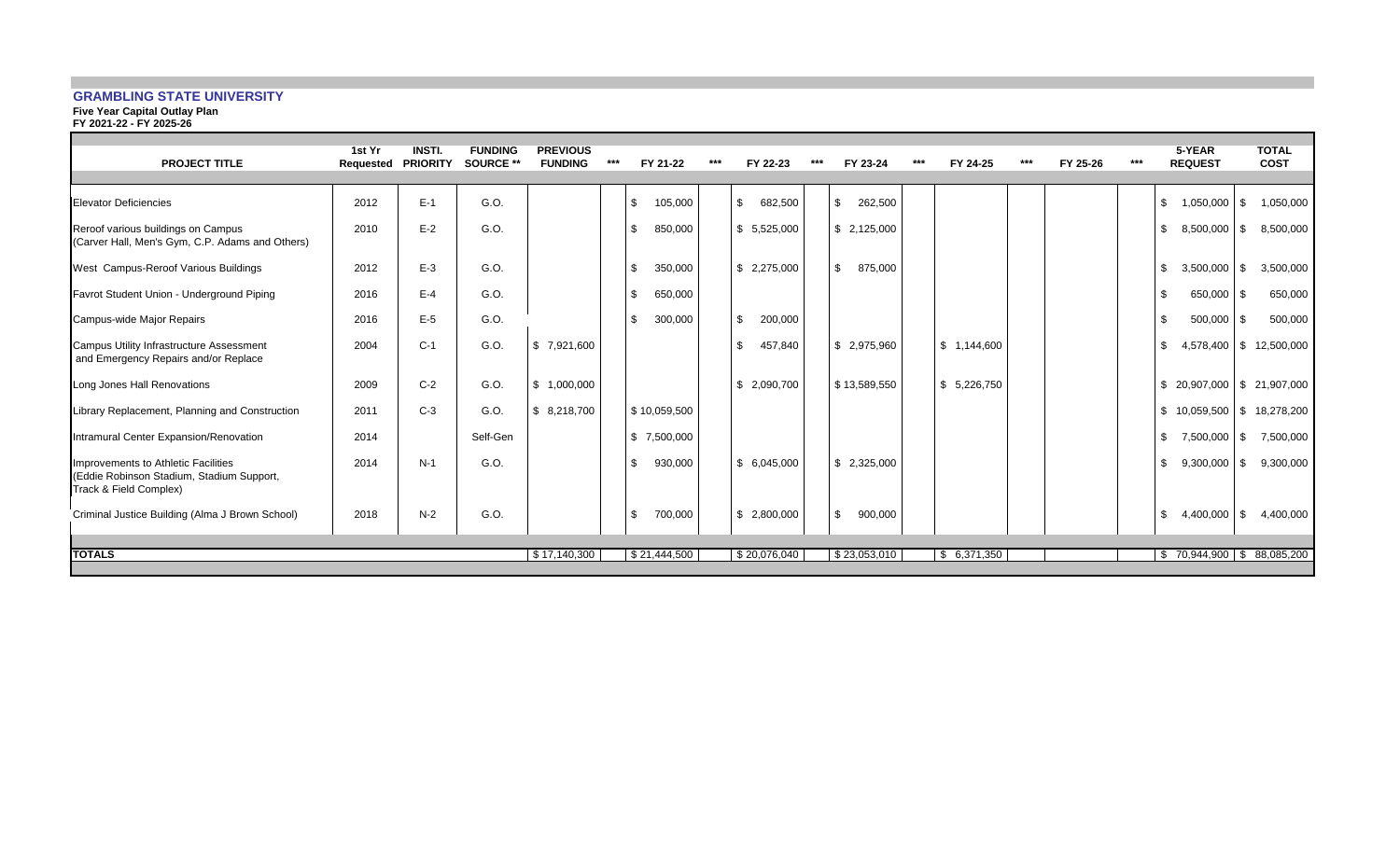## **LOUISIANA TECH UNIVERSITY**

#### **Five Year Capital Outlay Plan**

| FY 2021-22 - FY 2025-26                      |                     |                                  |                             |                                   |       |     |           |       |              |            |       |              |            |       |                  |       |     |           |       |           |                          |          |                             |
|----------------------------------------------|---------------------|----------------------------------|-----------------------------|-----------------------------------|-------|-----|-----------|-------|--------------|------------|-------|--------------|------------|-------|------------------|-------|-----|-----------|-------|-----------|--------------------------|----------|-----------------------------|
| <b>PROJECT TITLE</b>                         | 1st Yr<br>Requested | <b>INSTI.</b><br><b>PRIORITY</b> | <b>FUNDING</b><br>SOURCE ** | <b>PREVIOUS</b><br><b>FUNDING</b> | $***$ |     | FY 21-22  | $***$ |              | FY 22-23   | $***$ |              | FY 23-24   | $***$ | FY 24-25         | $***$ |     | FY 25-26  | $***$ |           | 5-YEAR<br><b>REQUEST</b> |          | <b>TOTAL</b><br><b>COST</b> |
| <b>Tornado Recovery</b>                      | 2020                | $E-1$                            | Various                     | \$<br>41,600,000                  |       |     |           |       |              |            |       |              |            |       |                  |       |     |           |       |           |                          | \$       | 41,600,000                  |
| Comprehensive ADA Assessment/Remediation     | 2018                | $E-2$                            | G.O. BONDS \$               | 1,000,000                         |       | \$  | 2,500,000 |       | \$           | 5,000,000  |       |              |            |       |                  |       |     |           |       | <b>.s</b> | 7,500,000                | l \$     | 8,500,000                   |
| Campus Utility Infrastructure                | 2015                | $E-3$                            | G.O. BONDS                  |                                   |       | \$  | 5,500,000 |       | \$           | 4,500,000  |       |              |            |       |                  |       |     |           |       | \$.       | $10,000,000$ \$          |          | 10,000,000                  |
| Roofing/Waterproofing                        | 2015                | $E-4$                            | G.O. BONDS                  |                                   |       | \$  | 3,250,000 |       | \$           | 3,500,000  |       | \$           | 2,000,000  |       |                  |       |     |           |       |           | 8,750,000                | l \$     | 8,750,000                   |
| Pedestrian and Safety Lighting               | 2019                | $E-5$                            | G.O. BONDS                  |                                   |       |     | 500,000   |       | \$           | 500,000    |       |              |            |       |                  |       |     |           |       | .ፍ        | 1,000,000                | l \$     | 1,000,000                   |
| Madison Hall Renovation - Speech & Audiology | 2002                | $N-1$                            | G.O. BONDS                  |                                   |       | \$. | 3,000,000 |       | \$           | 16,000,000 |       | $\mathbb{S}$ | 16,000,000 |       |                  |       |     |           |       | \$.       | 35,000,000               | l \$     | 35,000,000                  |
| <b>WYLY Tower Replacement</b>                | 2015                | $N-2$                            | G.O. BONDS                  |                                   |       | -\$ | 5,000,000 |       | $\mathbb{S}$ | 36,000,000 |       | \$           | 5,620,000  |       |                  |       |     |           |       | \$.       | 46,620,000               | <b>S</b> | 46,620,000                  |
| Carson-Taylor Hall Renovation                | 2015                | $N-3$                            | G.O. BONDS                  |                                   |       |     | 3,500,000 |       | $\mathbb{S}$ | 18,000,000 |       | $\mathbb{S}$ | 1,000,000  |       |                  |       |     |           |       |           | 22,500,000               | l \$     | 22,500,000                  |
| Street and Drainage Repair                   | 2020                | $N-4$                            | G.O. BONDS                  |                                   |       | \$. | 2,000,000 |       | \$           | 1,750,000  |       |              |            |       |                  |       |     |           |       | \$.       | $3,750,000$ \ \$         |          | 3,750,000                   |
| Applied and Natural Sciences Building        | 1995                | $N-5$                            | G.O. BONDS                  |                                   |       |     |           |       |              |            |       | \$           | 2,000,000  |       | \$<br>18,400,000 |       | -\$ | 1,250,000 |       | \$.       | 21,650,000               | l \$     | 21,650,000                  |
| <b>Land Acquisition</b>                      | 1991                | $L-1$                            | G.O. BONDS                  |                                   |       | \$  | 1,000,000 |       | \$           | 1,000,000  |       |              |            |       |                  |       |     |           |       | \$.       | 2,000,000                | l \$     | 2,000,000                   |
| Parking and Pedestrian Development           | 2003                | Self-Gen                         | <b>Student Fees</b>         |                                   |       | \$. | 2,000,000 |       |              |            |       |              |            |       |                  |       |     |           |       | .ፍ        | $2,000,000$ \$           |          | 2,000,000                   |
| <b>Woodard Hall Renovation</b>               | 2008                | $N-6$                            | G.O. BONDS                  |                                   |       |     |           |       |              |            |       | \$           | 1,750,000  |       | \$<br>14,000,000 |       |     | 600,000   |       | \$.       | 16,350,000               | l \$     | 16,350,000                  |
| Campus Drainage                              | 2004                | $N-7$                            | G.O. BONDS                  |                                   |       |     |           |       |              |            |       | \$           | 1,200,000  |       | 200,000<br>\$    |       |     |           |       | \$.       | 1,400,000                | l \$     | 1,400,000                   |
| Utilities System Improvements                | 1993                | $N-8$                            | G.O. BONDS                  |                                   |       |     |           |       |              |            |       | \$           | 350,000    |       | \$<br>3,500,000  |       |     |           |       |           | $3,850,000$ \$           |          | 3,850,000                   |
| Nethken Hall Renovation                      | 2008                | $N-9$                            | G.O. BONDS                  |                                   |       |     |           |       |              |            |       |              |            |       | 1,000,000<br>\$  |       | \$  | 9,400,000 |       | \$.       | $10,400,000$ \$          |          | 10,400,000                  |
| Renovation of Band Building                  | 2002                | $N-10$                           | G.O. BONDS                  |                                   |       |     |           |       |              |            |       |              |            |       |                  |       |     | 5,412,000 |       | \$.       | 5,412,000                | l \$     | 5,412,000                   |
| Demolition of Vacant Dormitories             | 2010                | $N-11$                           | G.O. BONDS                  |                                   |       |     |           |       |              |            |       |              |            |       |                  |       |     | 2,500,000 |       |           | $2,500,000$ \$           |          | 2,500,000                   |

**TOTALS** \$ 42,600,000 \$ 28,250,000 \$ 86,250,000 \$ 29,920,000 \$ 37,100,000 \$ 19,162,000 \$ 200,682,000 \$ 243,282,000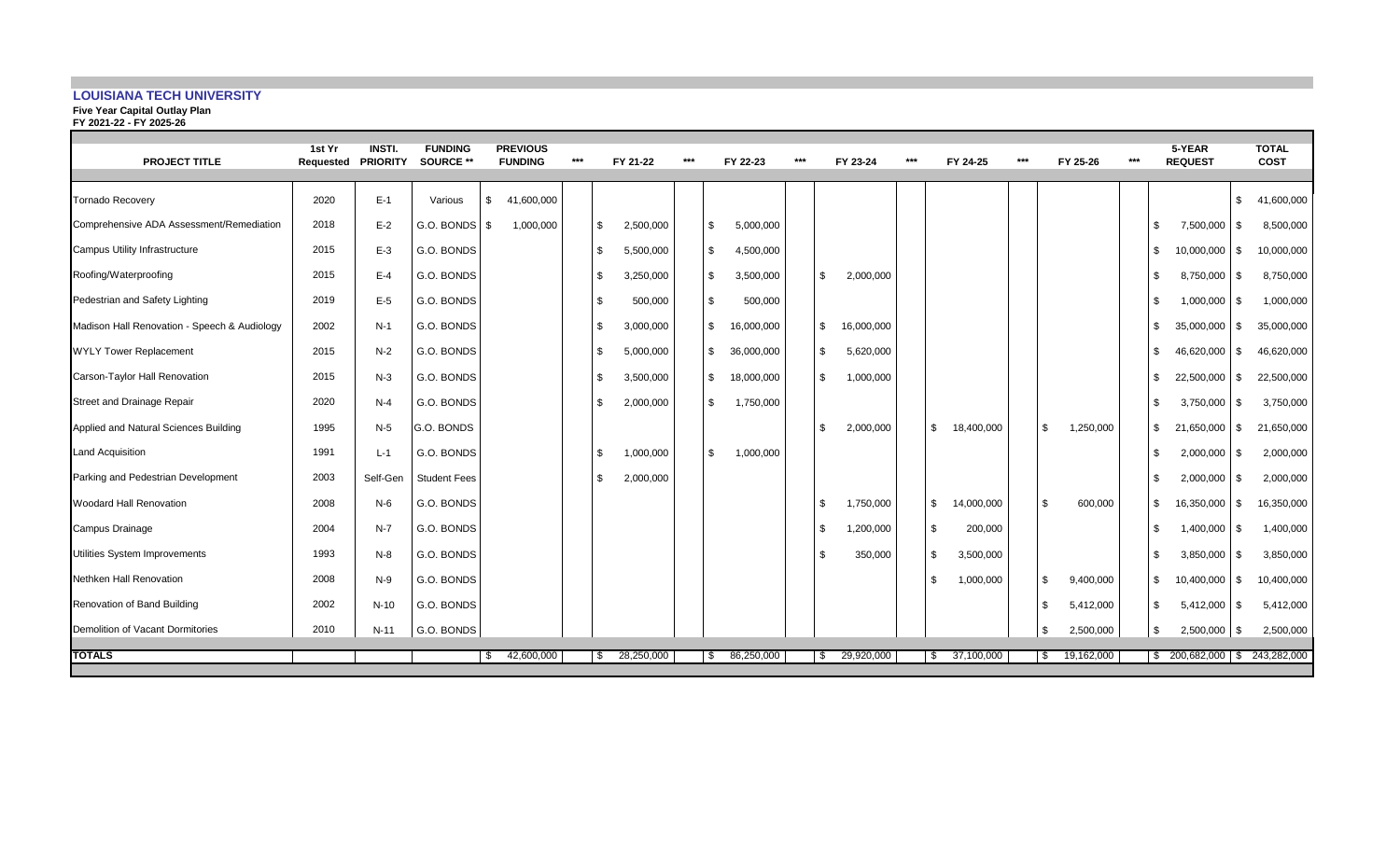## **MCNEESE STATE UNIVERSITY**

#### **Five Year Capital Outlay Plan**

**FY 2021-22 - FY 2025-26**

| <b>PROJECT TITLE</b>                               | 1st Yr<br>Requested | <b>INSTI</b><br><b>PRIORITY</b> | <b>FUNDING</b><br>SOURCE ** | <b>PREVIOUS</b><br><b>FUNDING</b> | *** | FY 21-22        | *** | FY 22-23         | *** | FY 23-24                  | *** | FY 24-25          | *** | FY 25-26        | *** |      | 5-YEAR<br><b>REQUEST</b> | <b>TOTAL</b><br><b>COST</b> |
|----------------------------------------------------|---------------------|---------------------------------|-----------------------------|-----------------------------------|-----|-----------------|-----|------------------|-----|---------------------------|-----|-------------------|-----|-----------------|-----|------|--------------------------|-----------------------------|
| Contraband Bayou Erosion Retaining Wall - Phase II | 2011                | $C-1$                           | G.O.                        | 7,516,997<br>\$                   |     | \$<br>1,000,000 |     |                  |     |                           |     |                   |     |                 |     | £.   | 1,000,000<br>l \$        | 8,516,997                   |
| Shearman Fine Arts Building                        | 1989                | $C-2$                           | G.O.                        | 1,025,000<br>\$                   |     | \$<br>6,688,900 |     |                  |     |                           |     |                   |     |                 |     | £.   | $6,688,900$ \$           | 7,713,900                   |
| Drew Hall & ETL Renovation                         | 2007                | $N-1$                           | G.O.                        |                                   |     | \$<br>754,837   |     | 8,303,212<br>-\$ |     |                           |     |                   |     |                 |     | £.   | $9,058,049$ \$           | 9,058,049                   |
| Renovations to Classrooms & Labs Campus-wide       | 2019                | $N-2$                           | G.O.                        |                                   |     | \$<br>600,000   |     | \$<br>6,600,000  |     |                           |     |                   |     |                 |     | -S   | $7,200,000$ \ \$         | 7,200,000                   |
| Holbrook Student Union Abatement and Demolition    | 2019                | $N-3$                           | G.O.                        |                                   |     |                 |     | \$<br>2,000,000  |     |                           |     |                   |     |                 |     | -S   | 2,000,000<br>- \$        | 2,000,000                   |
| Gayle Hall Renovations                             | 1996                | $N-4$                           | G.O.                        |                                   |     |                 |     | 546,463<br>\$    |     | \$<br>6,011,088           |     |                   |     |                 |     |      | $6,557,551$ \$           | 6,557,551                   |
| Agriculture Building at Farm                       | 2020                | $N-5$                           |                             |                                   |     |                 |     | 1,363,637<br>\$  |     | \$<br>13,636,363          |     |                   |     |                 |     | \$   | 15,000,000<br><b>\$</b>  | 15,000,000                  |
| Kirkman Hall Renovation                            | 2008                | $N-6$                           | G.O.                        |                                   |     |                 |     | \$.<br>834,150   |     | $\mathbb{S}$<br>9,175,650 |     |                   |     |                 |     | \$   | 10,009,800 \$            | 10,009,800                  |
| Burton Business Center Renovation                  | 2020                | $N-7$                           |                             |                                   |     |                 |     | \$<br>650,000    |     | $\mathbb S$<br>6,500,000  |     |                   |     |                 |     | Ŝ.   | $7,150,000$ \ \$         | 7,150,000                   |
| <b>Land Acquisitions</b>                           | 1998                | $L-1$                           | G.O.                        |                                   |     |                 |     | \$.<br>2,152,500 |     | \$<br>1,575,000           |     |                   |     |                 |     | £.   | $3,727,500$ \ \$         | 3,727,500                   |
| Parking Garage 4th Level Addition                  | 2020                | $N-8$                           |                             |                                   |     |                 |     | 500,000          |     | 2,500,000<br>\$           |     |                   |     |                 |     |      | $3,000,000$ \$           | 3,000,000                   |
| Cowboy Stadium Repairs and Code Upgrade            | 1989                | $N-9$                           | G.O.                        |                                   |     |                 |     |                  |     | 3,500,000<br>\$           |     |                   |     |                 |     | £.   | 3,500,000<br>l \$        | 3,500,000                   |
| Repairs to Streets and Drainage Campus-wide        | 2010                | $N-10$                          | G.O.                        |                                   |     |                 |     |                  |     | \$<br>290,000             |     | \$<br>3,190,000   |     |                 |     | £.   | $3,480,000$ \ \$         | 3,480,000                   |
| Repairs to University Farm Buildings               | 2010                | $N-11$                          | G.O.                        |                                   |     |                 |     |                  |     |                           |     | 150,000<br>-S     |     | \$<br>1,500,000 |     | -\$  | $1,650,000$ \$           | 1,650,000                   |
|                                                    |                     |                                 |                             |                                   |     |                 |     |                  |     |                           |     |                   |     |                 |     |      |                          |                             |
| <b>TOTALS</b>                                      |                     |                                 |                             | 8,541,997<br>S.                   |     | 9,043,737<br>\$ |     | 22,949,962<br>S. |     | \$43,188,101              |     | 3,340,000<br>- SS |     | 1,500,000<br>\$ |     | - \$ | 80,021,800 \$ 88,563,797 |                             |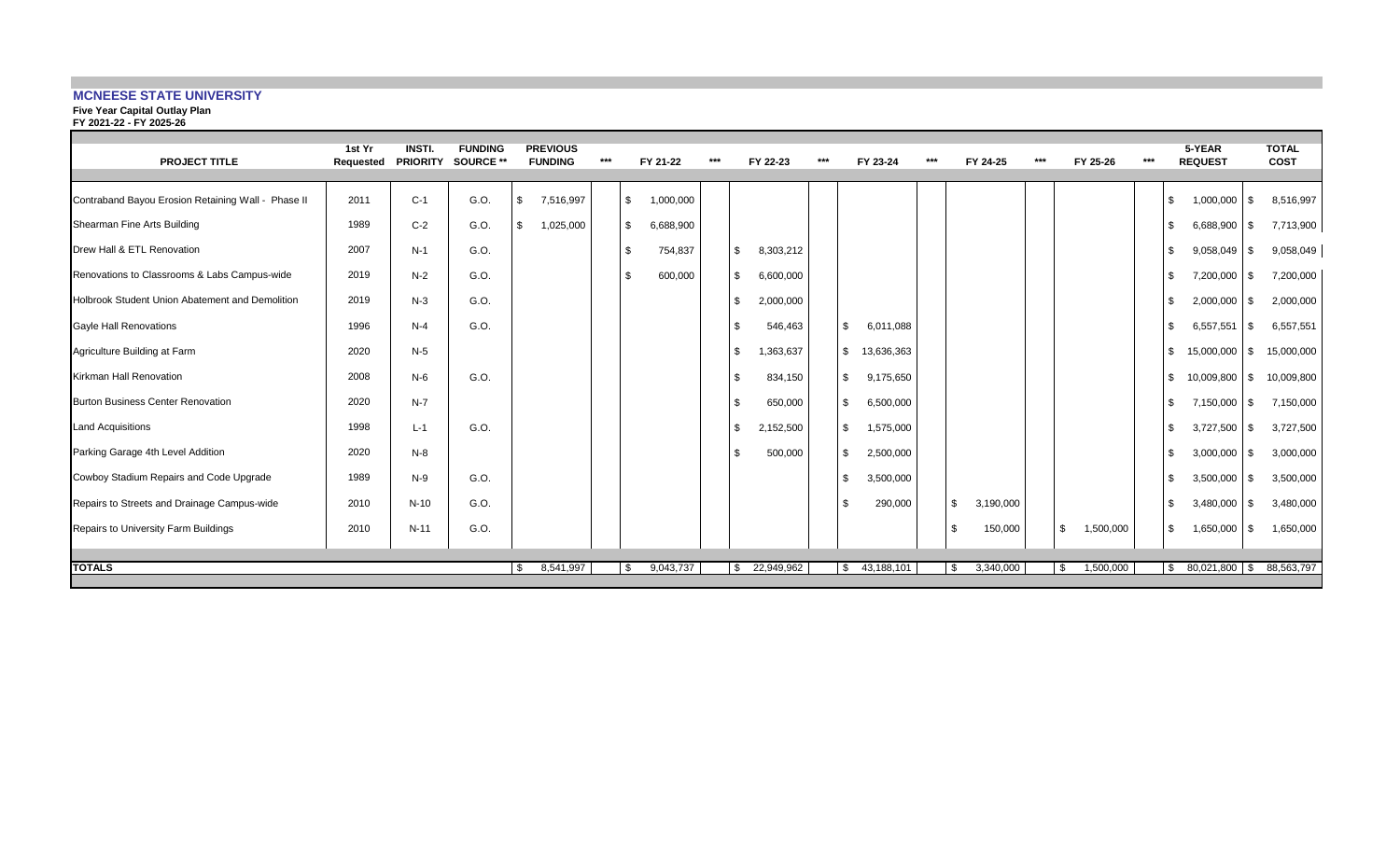## + **NICHOLLS STATE UNIVERSITY**

#### **Five Year Capital Outlay Plan**

**FY 2021-22 - FY 2025-26**

| <b>PROJECT TITLE</b>                                                                       | 1st Yr<br>Requested | <b>INSTI.</b><br><b>PRIORITY</b> | <b>FUNDING</b><br>SOURCE ** | <b>PREVIOUS</b><br><b>FUNDING</b> | $***$ | FY 21-22                           | $\star\star$   |              | FY 22-23               | $\star\star$ | FY 23-24 | $**$ | FY 24-25 | $**$ | FY 25-26 | $***$ |               | 5-YEAR<br><b>REQUEST</b> |                 | <b>TOTAL</b><br><b>COST</b> |
|--------------------------------------------------------------------------------------------|---------------------|----------------------------------|-----------------------------|-----------------------------------|-------|------------------------------------|----------------|--------------|------------------------|--------------|----------|------|----------|------|----------|-------|---------------|--------------------------|-----------------|-----------------------------|
| ADA Upgrades, Multi-Building                                                               | 2012                | $E-1$                            | G.O.                        |                                   |       | \$<br>4,544,507                    |                |              | 4,544,508              |              |          |      |          |      |          |       |               | $9,089,015$ \$           |                 | 9,089,015                   |
| Fire Alarm Integration, Multi-Building                                                     | 2015                | $E-2$                            | G.O.                        |                                   |       | 1,970,006<br>\$                    |                |              |                        |              |          |      |          |      |          |       | -S            | 1,970,006 \$             |                 | 1,970,006                   |
| Guidry Stadium Structural Repairs                                                          | 2011                | $E-3$                            | G.O.                        |                                   |       | 4,089,683<br>\$                    |                |              |                        |              |          |      |          |      |          |       | \$.           | 4,089,683                | S               | 4,089,683                   |
| Campus Safety / Technology Enhancements                                                    | 2016                | $E-4$                            | G.O.                        |                                   |       | $\mathfrak s$<br>3,316,314         |                |              |                        |              |          |      |          |      |          |       | $\mathbf{\$}$ | $3,316,314$ \$           |                 | 3,316,314                   |
| Campus Street Light Replacement                                                            | 2015                | $E-5$                            | G.O.                        |                                   |       | 4,907,620<br>\$                    |                |              |                        |              |          |      |          |      |          |       | -S            | 4,907,620                | -S              | 4,907,620                   |
| Renovation & Addition to Athletic Facility, Phase II                                       | 2020                | $C-1$                            | G.O.                        |                                   |       | \$<br>3,400,000                    |                |              |                        |              |          |      |          |      |          |       |               | $3,400,000$ \$           |                 | 3,400,000                   |
| Renovation of & Addition to Athletic Facility, Planning &<br>Construction, Phase I         | 2014                | $C-2$                            | G.O.<br>Self-Gen            | $\mathbb{S}$<br>6,701,900         |       | \$<br>$\mathfrak{L}$<br>2,000,000  |                | \$           | $\sim$                 |              |          |      |          |      |          |       | $\mathbf{\$}$ | $\sim$<br>2,000,000      | l S<br><b>S</b> | 6,600,000<br>2,000,000      |
| Greenhouse Improvements                                                                    | 2019                | $C-3$                            | G.O.                        |                                   |       | \$<br>377,959                      |                | \$           | 269,970                |              |          |      |          |      |          |       |               | 647,929 \$               |                 | 647,929                     |
| Stopher Hall ADA Restroom Upgrades                                                         | 2018                | $C-4$                            | G.O.                        | $\mathbb{S}$<br>150,000           |       | \$<br>108,859                      |                | $\mathbb{S}$ | 1,631,410              |              |          |      |          |      |          |       | $\mathbf{\$}$ | 1,740,269                | -S              | 1,890,269                   |
| Planning & Construction                                                                    | 2013                | $C-5$                            | G.O.                        |                                   |       | \$<br>592,625                      |                | \$.          | 6,974,875              |              |          |      |          |      |          |       |               | 7,567,500 \$             |                 | 7,567,500                   |
| Fieldhouse, Planning & Construction                                                        | 2013                | $C-6$                            | G.O.                        | 139,258<br>$\mathbb{S}$           |       | $\mathfrak s$<br>290,405           |                | \$           | 3,294,455              |              |          |      |          |      |          |       | $\mathbf{\$}$ | $3,445,602$ \$           |                 | 3,584,860                   |
| <b>Coastal Center Facility</b>                                                             | 2020                | $N-1$                            | G.O.<br>Self-Gen            |                                   |       | 4,250,000<br>\$<br>5,000,000<br>\$ | Interagency \$ |              | 5,750,000<br>5,000,000 |              |          |      |          |      |          |       | -S            | 10,000,000<br>10,000,000 | IS.<br>S        | 10,000,000<br>10,000,000    |
| Leighton Drive Drainage Improvements & Raising Level of<br>Street, Planning & Construction | 2020                | $N-2$                            | G.O.                        |                                   |       | \$<br>5,000,000                    |                |              |                        |              |          |      |          |      |          |       | \$            | 5,000,000                | \$              | 5,000,000                   |
| New Residence Hall Building, Planning & Construction                                       | 2020                | $N-3$                            | G.O.                        |                                   |       | \$<br>1,464,000                    |                | \$           | 16,804,000             |              |          |      |          |      |          |       |               | 18,268,000               | -S              | 18,268,000                  |
| Greek Life Center, Planning & Construction                                                 | 2020                | $N-4$                            | G.O.                        |                                   |       | 1,400,000<br>\$                    |                |              |                        |              |          |      |          |      |          |       |               | 1,400,000                | \$.             | 1,400,000                   |
| <b>Ellender Library Modernization</b>                                                      | 2019                | $N-5$                            | G.O.                        |                                   |       | 4,542,944<br>\$                    |                | $\mathbb{S}$ | 10,431,792             |              |          |      |          |      |          |       | \$.           | 14,974,736               | \$              | 14,974,736                  |
| Peltier Hall Air Handlers Replacement                                                      | 2018                | $N-6$                            | G.O.                        |                                   |       | 3,375,430<br>\$                    |                |              |                        |              |          |      |          |      |          |       | \$            | 3,375,430                | IS.             | 3,375,430                   |
| Air Handlers Replacement, Planning & Construction, Multi-<br><b>Building</b>               | 2014                | $N-7$                            | G.O.                        |                                   |       | 395,920<br>\$                      |                | \$           | 4,009,121              |              |          |      |          |      |          |       | \$.           | 4,405,041                | IS.             | 4,405,041                   |
| Telephone Switch Upgrade                                                                   | 2015                | $N-8$                            | G.O.                        |                                   |       | 3,484,105<br>\$                    |                |              |                        |              |          |      |          |      |          |       |               | $3,484,105$ \$           |                 | 3,484,105                   |
| Chiller/Cooling Tower Replacement, Campus Main Chilled<br><b>Water System</b>              | 2014                | N-9                              | G.O.                        |                                   |       | 372,266<br>\$                      |                | \$           | 4,094,927              |              |          |      |          |      |          |       |               | 4,467,193                | S               | 4,467,193                   |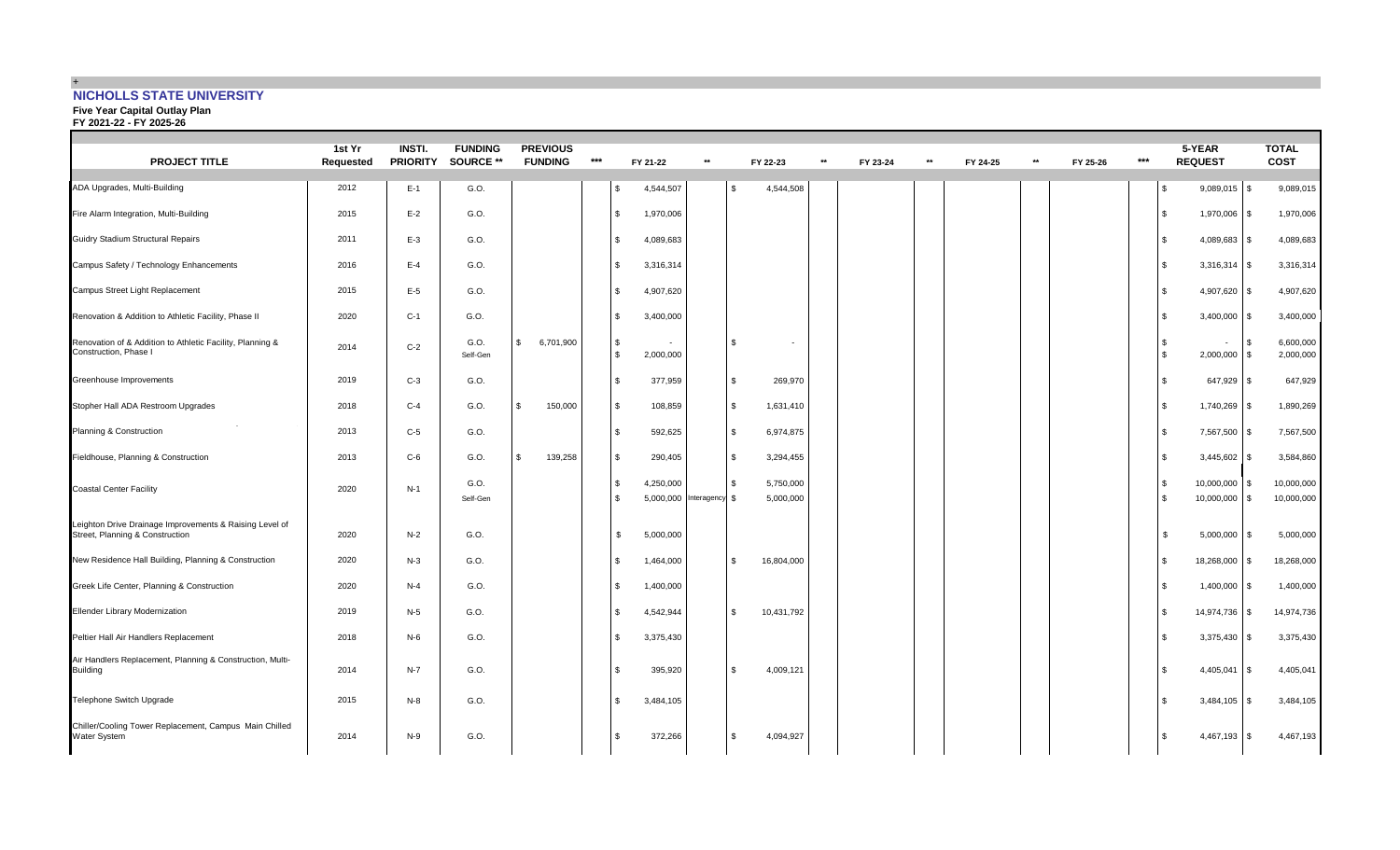| 2015<br>G.O.<br>3,329,369<br>$\mathbb{S}$<br>228,980<br>4,338,713 \$<br>4,338,713<br>N-11<br>\$<br>780,364<br>$\sqrt{3}$<br>2011<br>$\mathbb{S}$<br>$N-12$<br>G.O.<br>$\mathbf{s}$<br>5,089,895<br>41,417,681<br>7,551,858<br>54,059,434 \$<br>54,059,434<br>\$<br>2014<br>G.O.<br>$N-13$<br>$\mathbb{S}$<br>2,383,064<br>2,383,064<br>2,383,064<br>l \$<br>2002<br>2,713,348<br>$N-14$<br>G.O.<br>$\mathfrak{L}$<br>2,713,348<br>2,713,348<br>-\$<br>2019<br>$N-15$<br>G.O.<br>227,377<br>227,377 \$<br>227,377<br>\$<br>2019<br>G.O.<br>N-16<br>\$<br>151,585<br>151,585 \$<br>151,585<br>2019<br>N-17<br>G.O.<br>200,359 \$<br>\$<br>200,359<br>200,359<br>2019<br>400,715<br>N-18<br>G.O.<br>400,715<br>$400,715$ \$<br>\$<br>2019<br>N-19<br>G.O.<br>278,248<br>\$<br>278,248<br>278,248 \$<br>2019<br>$N-20$<br>G.O.<br>\$<br>1,148,476<br>1,148,476 \$<br>1,148,476<br>2019<br>G.O.<br>140,061<br>140,061<br>N-21<br>\$<br>140,061<br>l \$<br>2019<br>$N-22$<br>G.O.<br>\$<br>85,868<br>85,868 \$<br>85,868<br>2019<br>$N-23$<br>G.O.<br>78,291<br>\$<br>78,291<br>78,291 \$<br>2019<br>G.O.<br>$N-24$<br>\$<br>$1,071,336$ \$<br>1,071,336<br>1,071,336<br>1983<br>$N-25$<br>G.O.<br>15,504,059<br>$\mathfrak{L}$<br>1,315,369<br>$\mathbf{s}$<br>16,819,428<br>16,819,428<br>\$<br>1984<br>$N-26$<br>G.O.<br>12,232,757<br>15,922,414<br>30,000,000<br><b>S</b><br>1,844,829<br>\$<br><b>S</b><br>$30,000,000$ \$<br>6,991,158<br>71,844,211<br>128,946,271<br>20,013,595<br>15,922,414<br>236,587,233 \$<br>243,476,491<br><b>S</b><br>l \$<br><b>S</b><br>-S<br>\$. | Information Technology Center Renovation, Planning &<br>Construction | 2007 | $N-10$ | G.O. |  | \$<br>897,212 | $\sqrt{3}$ | 4,045,275 |  |  |  |  | 4,942,487<br>-S | \$<br>4,942,487 |
|--------------------------------------------------------------------------------------------------------------------------------------------------------------------------------------------------------------------------------------------------------------------------------------------------------------------------------------------------------------------------------------------------------------------------------------------------------------------------------------------------------------------------------------------------------------------------------------------------------------------------------------------------------------------------------------------------------------------------------------------------------------------------------------------------------------------------------------------------------------------------------------------------------------------------------------------------------------------------------------------------------------------------------------------------------------------------------------------------------------------------------------------------------------------------------------------------------------------------------------------------------------------------------------------------------------------------------------------------------------------------------------------------------------------------------------------------------------------------------------------------------------------------------------------------------------------------------|----------------------------------------------------------------------|------|--------|------|--|---------------|------------|-----------|--|--|--|--|-----------------|-----------------|
|                                                                                                                                                                                                                                                                                                                                                                                                                                                                                                                                                                                                                                                                                                                                                                                                                                                                                                                                                                                                                                                                                                                                                                                                                                                                                                                                                                                                                                                                                                                                                                                | Polk Hall Renovation, Planning & Construction                        |      |        |      |  |               |            |           |  |  |  |  |                 |                 |
|                                                                                                                                                                                                                                                                                                                                                                                                                                                                                                                                                                                                                                                                                                                                                                                                                                                                                                                                                                                                                                                                                                                                                                                                                                                                                                                                                                                                                                                                                                                                                                                | Peltier Hall Renovation, Planning & Construction                     |      |        |      |  |               |            |           |  |  |  |  |                 |                 |
|                                                                                                                                                                                                                                                                                                                                                                                                                                                                                                                                                                                                                                                                                                                                                                                                                                                                                                                                                                                                                                                                                                                                                                                                                                                                                                                                                                                                                                                                                                                                                                                | Roof Replacements, Planning & Construction, Multi-Building           |      |        |      |  |               |            |           |  |  |  |  |                 |                 |
|                                                                                                                                                                                                                                                                                                                                                                                                                                                                                                                                                                                                                                                                                                                                                                                                                                                                                                                                                                                                                                                                                                                                                                                                                                                                                                                                                                                                                                                                                                                                                                                | <b>Electrical Upgrade III</b>                                        |      |        |      |  |               |            |           |  |  |  |  |                 |                 |
|                                                                                                                                                                                                                                                                                                                                                                                                                                                                                                                                                                                                                                                                                                                                                                                                                                                                                                                                                                                                                                                                                                                                                                                                                                                                                                                                                                                                                                                                                                                                                                                | Polk Hall Window Replacement, 1st Floor                              |      |        |      |  |               |            |           |  |  |  |  |                 |                 |
|                                                                                                                                                                                                                                                                                                                                                                                                                                                                                                                                                                                                                                                                                                                                                                                                                                                                                                                                                                                                                                                                                                                                                                                                                                                                                                                                                                                                                                                                                                                                                                                | Polk Hall Window Replacement, 2nd Floor                              |      |        |      |  |               |            |           |  |  |  |  |                 |                 |
|                                                                                                                                                                                                                                                                                                                                                                                                                                                                                                                                                                                                                                                                                                                                                                                                                                                                                                                                                                                                                                                                                                                                                                                                                                                                                                                                                                                                                                                                                                                                                                                | Peltier Hall Air Handler Replacement, No.10                          |      |        |      |  |               |            |           |  |  |  |  |                 |                 |
|                                                                                                                                                                                                                                                                                                                                                                                                                                                                                                                                                                                                                                                                                                                                                                                                                                                                                                                                                                                                                                                                                                                                                                                                                                                                                                                                                                                                                                                                                                                                                                                | Peltier Hall Auditorium Air Handlers Replacement                     |      |        |      |  |               |            |           |  |  |  |  |                 |                 |
|                                                                                                                                                                                                                                                                                                                                                                                                                                                                                                                                                                                                                                                                                                                                                                                                                                                                                                                                                                                                                                                                                                                                                                                                                                                                                                                                                                                                                                                                                                                                                                                | Powell Hall Air Handler Replacement                                  |      |        |      |  |               |            |           |  |  |  |  |                 |                 |
|                                                                                                                                                                                                                                                                                                                                                                                                                                                                                                                                                                                                                                                                                                                                                                                                                                                                                                                                                                                                                                                                                                                                                                                                                                                                                                                                                                                                                                                                                                                                                                                | Ellender Library Roof Replacement                                    |      |        |      |  |               |            |           |  |  |  |  |                 |                 |
|                                                                                                                                                                                                                                                                                                                                                                                                                                                                                                                                                                                                                                                                                                                                                                                                                                                                                                                                                                                                                                                                                                                                                                                                                                                                                                                                                                                                                                                                                                                                                                                | Candies Hall Roof Replacement                                        |      |        |      |  |               |            |           |  |  |  |  |                 |                 |
|                                                                                                                                                                                                                                                                                                                                                                                                                                                                                                                                                                                                                                                                                                                                                                                                                                                                                                                                                                                                                                                                                                                                                                                                                                                                                                                                                                                                                                                                                                                                                                                | <b>ADA Sidewalk Replacement</b>                                      |      |        |      |  |               |            |           |  |  |  |  |                 |                 |
|                                                                                                                                                                                                                                                                                                                                                                                                                                                                                                                                                                                                                                                                                                                                                                                                                                                                                                                                                                                                                                                                                                                                                                                                                                                                                                                                                                                                                                                                                                                                                                                | Picciola Hall Roof Replacement                                       |      |        |      |  |               |            |           |  |  |  |  |                 |                 |
|                                                                                                                                                                                                                                                                                                                                                                                                                                                                                                                                                                                                                                                                                                                                                                                                                                                                                                                                                                                                                                                                                                                                                                                                                                                                                                                                                                                                                                                                                                                                                                                | Gouaux Hall Roof Replacement                                         |      |        |      |  |               |            |           |  |  |  |  |                 |                 |
|                                                                                                                                                                                                                                                                                                                                                                                                                                                                                                                                                                                                                                                                                                                                                                                                                                                                                                                                                                                                                                                                                                                                                                                                                                                                                                                                                                                                                                                                                                                                                                                | Operations & Maintenance Building                                    |      |        |      |  |               |            |           |  |  |  |  |                 |                 |
|                                                                                                                                                                                                                                                                                                                                                                                                                                                                                                                                                                                                                                                                                                                                                                                                                                                                                                                                                                                                                                                                                                                                                                                                                                                                                                                                                                                                                                                                                                                                                                                | Assembly Center, Planning & Construction                             |      |        |      |  |               |            |           |  |  |  |  |                 |                 |
|                                                                                                                                                                                                                                                                                                                                                                                                                                                                                                                                                                                                                                                                                                                                                                                                                                                                                                                                                                                                                                                                                                                                                                                                                                                                                                                                                                                                                                                                                                                                                                                | <b>TOTALS</b>                                                        |      |        |      |  |               |            |           |  |  |  |  |                 |                 |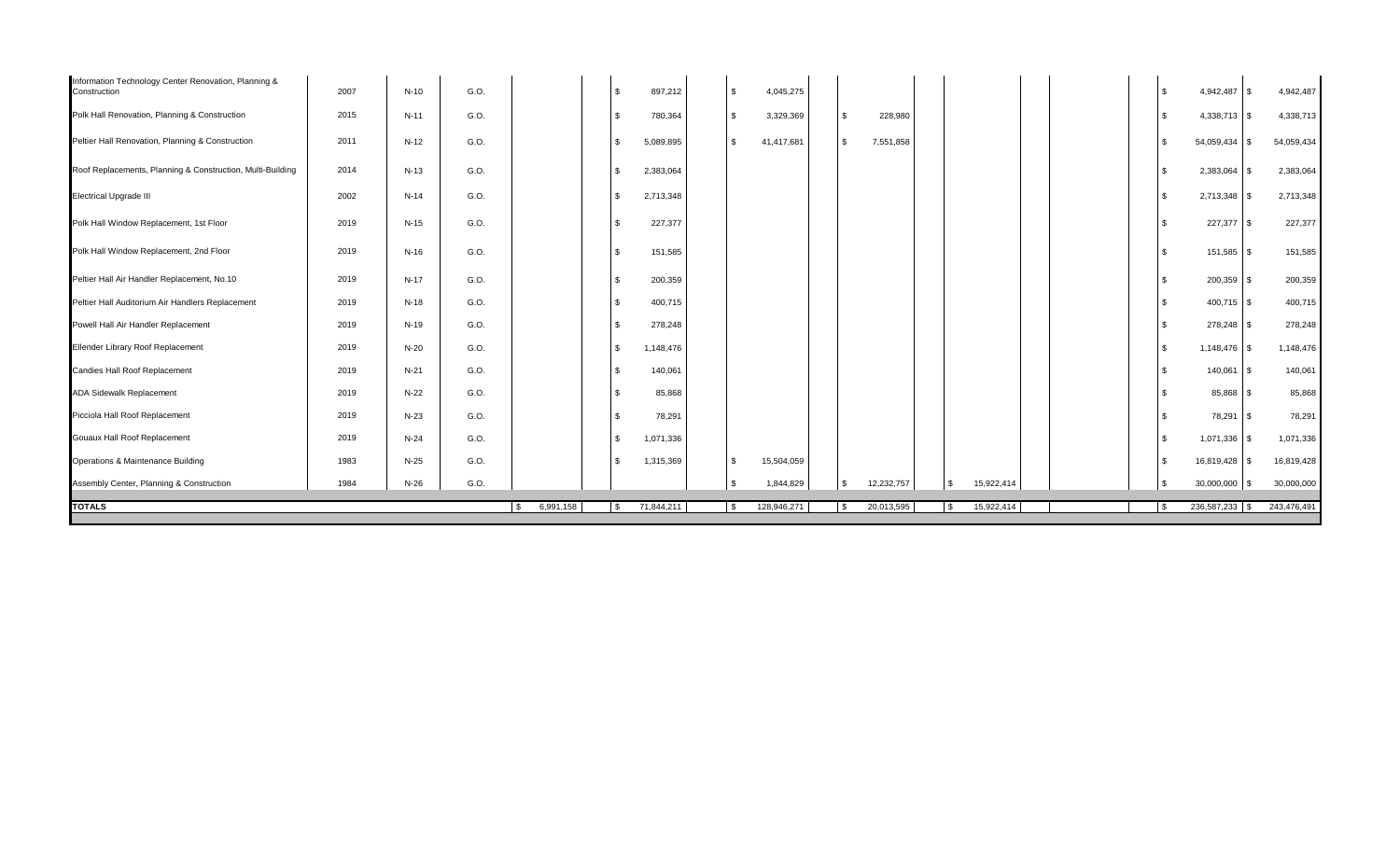## **NORTHWESTERN STATE UNIVERSITY**

**Five Year Capital Outlay Plan FY 2021-22 - FY 2025-26**

| <b>PROJECT TITLE</b>                                | 1st Yr | <b>INSTI.</b><br>Requested PRIORITY SOURCE ** | <b>FUNDING</b>   |     | <b>PREVIOUS</b><br><b>FUNDING</b> | $***$ |              | FY 21-22     | *** | FY 22-23                  | $***$ |      | FY 23-24      | $***$ | FY 24-25                    | $***$ | FY 25-26                     | $***$ |          | 5-YEAR<br><b>REQUEST</b>        |            | <b>TOTAL</b><br><b>COST</b> |
|-----------------------------------------------------|--------|-----------------------------------------------|------------------|-----|-----------------------------------|-------|--------------|--------------|-----|---------------------------|-------|------|---------------|-------|-----------------------------|-------|------------------------------|-------|----------|---------------------------------|------------|-----------------------------|
|                                                     |        |                                               |                  |     |                                   |       |              |              |     |                           |       |      |               |       |                             |       |                              |       |          |                                 |            |                             |
| Demolition of Caddo and Prudhomme Hall              |        | $E-1$                                         | G.O.             |     |                                   |       | \$           | 1,000,000    |     |                           |       |      |               |       |                             |       |                              |       | \$       | 1,000,000                       | \$         | 1,000,000                   |
| Replacement of Fournet Hall Roof                    | 2018   | $E-2$                                         | G.O.             |     | \$250,000                         |       | \$           | 150,000      |     |                           |       |      |               |       |                             |       |                              |       | \$<br>\$ | 150,000 \$                      |            | 400,000                     |
| Replacement of Human and Performance Roof           | 2018   | $E-3$                                         | G.O.             |     |                                   |       | \$           | 749,710      |     |                           |       |      |               |       |                             |       |                              |       | \$       | 749,710 \$                      |            | 749,710                     |
| Replacement of Leesville Ed. Center 3 Bldg.<br>Roof | 2018   | $E-4$                                         | G.O.             |     |                                   |       | \$           | 407,740      |     |                           |       |      |               |       |                             |       |                              |       | \$       | 407,740 \$                      |            | 407,740                     |
| ADA Compliance - All Campuses                       | 2011   | $E-5$                                         | G.O.             |     |                                   |       | \$           | 1,134,540    |     | \$12,531,510              |       |      |               |       |                             |       |                              |       | \$       | 13,666,050                      | l \$       | 13,666,050                  |
| Kyser Hall Replacement                              | 2009   | $C-1$                                         | G.O.             | \$. | 2,250,000                         |       |              | \$17,585,000 |     | \$17,585,000              |       |      |               |       |                             |       |                              |       | \$       | 35,170,000                      | \$         | 37,420,000                  |
| South Jefferson Extension                           | 2007   | $C-2$                                         | G.O.             | \$  | 59,000                            |       | $\mathbb{S}$ | 3,891,833    |     |                           |       |      |               |       |                             |       |                              |       | \$       | $3,891,833$ \$                  |            | 3,950,833                   |
| Multi-Purpose Center                                | 2007   | $C-3$                                         | G.O.             | S.  | 72,000                            |       | S.           | 4,261,377    |     | \$ 19,176,731             |       |      | \$ 19,176,731 |       |                             |       |                              |       | \$       | 42,614,839                      | \$         | 42,686,839                  |
| Athletic Fieldhouse Improvements                    | 2019   | $N-1$                                         | G.O./Self<br>Gen |     |                                   |       | \$.          | 600,000      |     | \$5,400,000               |       |      |               |       |                             |       |                              |       | \$       | 6,000,000                       | l \$       | 6,000,000                   |
| Renovation of Warrington Nursing Building           | 2011   | $N-2$                                         | G.O.             |     |                                   |       | \$           | 293,133      |     | $\mathbb{S}$<br>6,203,046 |       | \$   | 6,203,046     |       |                             |       |                              |       | \$       | 12,699,225                      | $\sqrt{3}$ | 12.699.225                  |
| Renovation of Roy Hall                              | 2010   | $N-3$                                         | G.O.             |     |                                   |       | \$           | 976,332      |     | 4,393,494<br>$\mathbb{S}$ |       | \$   | 4,393,494     |       |                             |       |                              |       | \$       | 9,763,320                       | \$         | 9,763,320                   |
| Re-Roof Campus Buildings (3)                        | 2013   | $N-4$                                         | G.O.             |     |                                   |       | \$.          | 547,965      |     | $\mathbb{S}$<br>4,931,685 |       |      |               |       |                             |       |                              |       | \$       | 5,479,650 \$                    |            | 5,479,650                   |
| Public Safety/Streets/Parking Upgrades              | 2009   | $N-5$                                         | G.O.             |     |                                   |       | \$           | 1,442,400    |     | \$7,933,200               |       |      | \$7,933,200   |       |                             |       |                              |       | \$       | 17,308,800 \$                   |            | 17,308,800                  |
| Renovation of AA Fredericks Fine Art Center         | 2008   | $N-6$                                         | G.O.             |     |                                   |       | \$           | 2,185,495    |     | \$12,316,478              |       |      | \$12,316,478  |       |                             |       |                              |       | \$       | 26,818,451 \$                   |            | 26,818,451                  |
| Replacement of Friedman Student Union               | 2014   | $N-7$                                         | G.O.             |     |                                   |       | \$           | 1,758,321    |     | \$9,970,241               |       | \$   | 9,970,241     |       |                             |       |                              |       | \$       | 21,698,803 \$                   |            | 21,698,803                  |
| Renovation of Bienvenu/Fournet Academic Science     | 2007   | $N-8$                                         | G.O.             |     |                                   |       |              |              |     |                           |       | \$   | 2,791,231     |       | $\mathsf{\$}$<br>12,560,515 |       | $\mathfrak{S}$<br>12,560,515 |       | \$       | 27,912,261 \$                   |            | 27,912,261                  |
| Renovation of Watson Library                        | 2008   | N-9                                           | G.O.             |     |                                   |       |              |              |     |                           |       | -\$  | 2,239,970     |       | \$ 13,679,220               |       | <b>\$</b><br>13,679,220      |       | \$       | 29,598,410 \$                   |            | 29,598,410                  |
| Renovation of Teacher Ed./HH&P Academic             | 2008   | $N-10$                                        | G.O.             |     |                                   |       |              |              |     |                           |       | \$   | 4,409,030     |       | $\mathbb{S}$<br>19,840,275  |       | $\mathfrak{S}$<br>19,840,275 |       | \$       | 44,089,580                      | <b>\$</b>  | 44,089,580                  |
| <b>TOTALS</b>                                       |        |                                               |                  | \$  | $2,631,000$ \$ - \$               |       |              | 36,983,846   |     | \$100,441,385             |       | - \$ | 69,433,421    |       | 46,080,010<br>-S            |       | 46,080,010<br>  \$           |       |          | $$299,018,672$ \ \$ 301,649,672 |            |                             |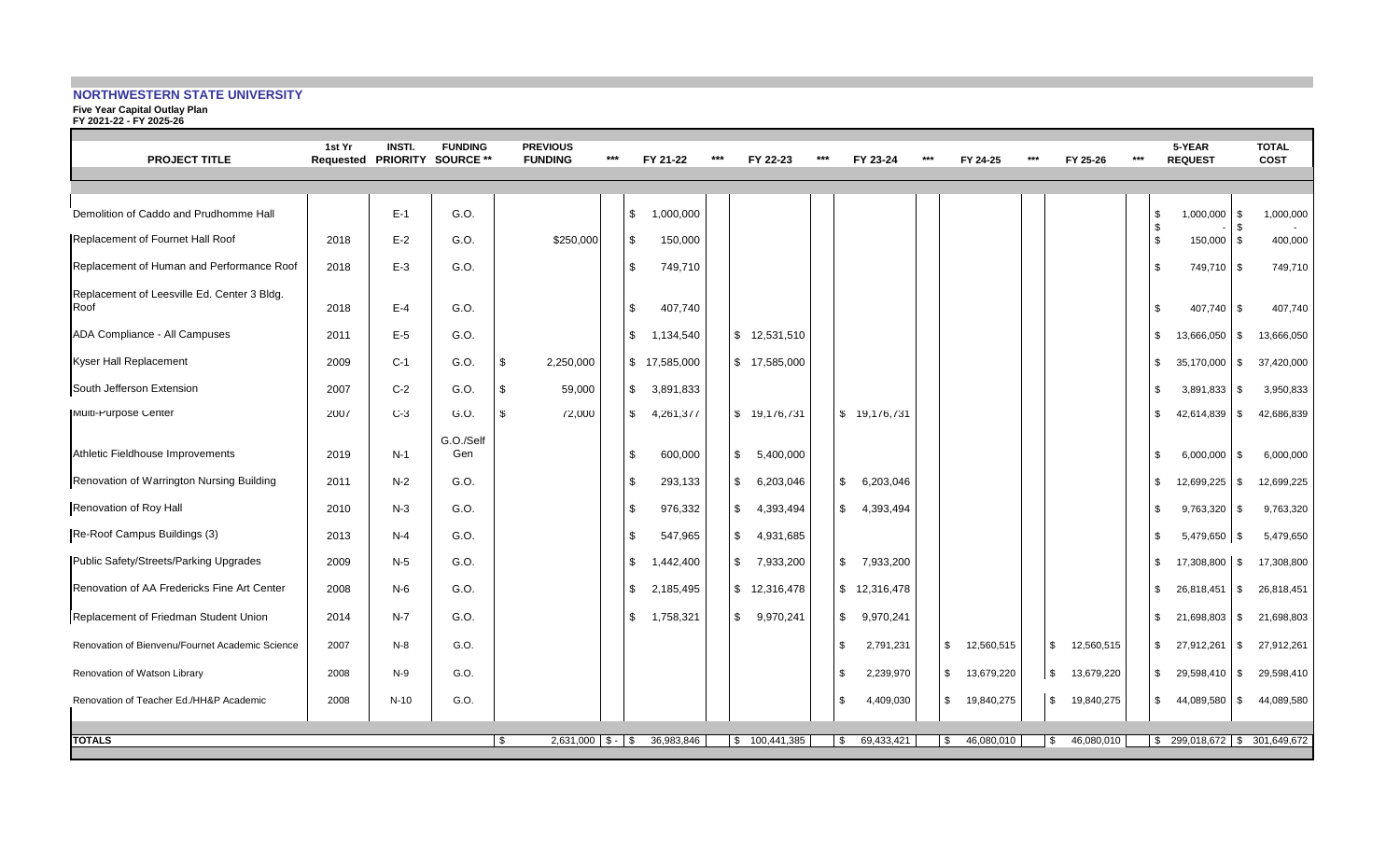# **SOUTHEASTERN LOUISIANA UNIVERSITY**

**Five Year Capital Outlay Plan FY 2021-22 - FY 2025-26**

| <b>PROJECT TITLE</b>                                                                                | 1st Yr<br>Requested | <b>INSTI.</b><br><b>PRIORITY</b> | <b>FUNDING</b><br>SOURCE ** | <b>PREVIOUS</b><br><b>FUNDING</b> | *** | FY 21-22                  | $***$ | FY 22-23        | $***$ | FY 23-24                   | $***$ | FY 24-25         | $***$ | FY 25-26        | $***$ |               | 5-YEAR<br><b>REQUEST</b> |      | <b>TOTAL</b><br><b>COST</b>   |
|-----------------------------------------------------------------------------------------------------|---------------------|----------------------------------|-----------------------------|-----------------------------------|-----|---------------------------|-------|-----------------|-------|----------------------------|-------|------------------|-------|-----------------|-------|---------------|--------------------------|------|-------------------------------|
|                                                                                                     |                     |                                  |                             |                                   |     |                           |       |                 |       |                            |       |                  |       |                 |       |               |                          |      |                               |
| D Vickers Renovation Planning and Construction                                                      | 2013                | $C-1$                            | G.O./Self Gen               | \$<br>7,080,000                   |     | \$9,527,399               |       | \$9,527,400     |       | \$<br>2,100,000            |       |                  |       |                 |       | \$            | 21,154,799               | - \$ | 28,234,799                    |
| <b>Baton Rouge Nursing Center Renovations</b>                                                       | 2020                | $N-1$                            | G.O.                        |                                   |     | \$<br>724,093             |       | \$4,028,913     |       | 4,028,913<br>\$            |       | 600,000<br>-\$   |       |                 |       | \$            | 9,381,919                | -S   | 9,381,919                     |
| Academic Athletic Training Ancillary Athletic Facility                                              | 2019                | $N-2$                            | G.O./Self Gen               |                                   |     | \$<br>802,217             |       | \$4,412,193     |       | \$<br>4,412,194            |       | \$<br>350,000    |       |                 |       | \$            | 9,976,604                | - \$ | 9,976,604                     |
| Anzalone Hall Renovation                                                                            | 2018                | $N-3$                            | G.O./Self Gen               |                                   |     | \$<br>372,617             |       | \$2,099,395     |       | 2,099,395<br>\$            |       | \$<br>200,000    |       |                 |       | \$            | 4,771,407                | - \$ | 4,771,407                     |
| University Center Equipment Replacement and Repairs                                                 | 2017                | $N-4$                            | G.O.                        |                                   |     | \$2,545,200               |       |                 |       |                            |       |                  |       |                 |       | \$            | 2,545,200                | - \$ | 2,545,200                     |
| Land Acquisition                                                                                    | 2003                | $L-1$                            | G.O.                        |                                   |     | $\mathbb{S}$<br>1,600,000 |       | \$3,500,000     |       |                            |       |                  |       |                 |       | \$            | $5,100,000$ \$           |      | 5,100,000                     |
| North Campus Main/Student Service Center<br>Renovation & Addition and Space Utilization Partnership | 2010                | $N-5$                            | G.O.                        |                                   |     |                           |       | \$1,731,900     |       | 9,525,450<br>£.            |       | \$<br>9,525,450  |       | 400,000<br>- \$ |       | \$            |                          |      | 21,182,800   \$21,182,800     |
| White Hall & Mims Hall Renovation                                                                   | 2012                | $N-6$                            | G.O.                        |                                   |     |                           |       | \$<br>1,062,512 |       | 5,993,815<br>-S            |       | \$<br>5,993,815  |       | \$<br>700,000   |       | \$            | 13,750,142               | -S   | 13,750,142                    |
| Information Commons at Sims Library                                                                 | 2012                | $N-7$                            | G.O.                        |                                   |     |                           |       |                 |       | 1,438,563<br>-S            |       | \$<br>7,912,097  |       | \$ 7,912,098    |       | \$            | 17,262,758 \$            |      | 17,262,758                    |
| <b>McGehee Hall Renovation</b>                                                                      | 1997                | $N-8$                            | G.O.                        |                                   |     |                           |       |                 |       | 373,700<br>-S              |       | \$<br>2,130,350  |       | \$2,130,350     |       | $\mathfrak s$ | 4,634,400 \$             |      | 4,634,400                     |
| Utility Infrastructure                                                                              | 2010                | $N-9$                            | G.O.                        |                                   |     |                           |       |                 |       |                            |       | \$<br>2,000,000  |       | \$10,000,000    |       | \$            | $12,000,000$ \$          |      | 12,000,000                    |
| Academic & Laboratory Facility                                                                      | 2002                | $N-10$                           | G.O.                        |                                   |     |                           |       |                 |       |                            |       | \$<br>2,170,261  |       | \$11,936,434    |       | \$            | 14,106,695 \$            |      | 14,106,695                    |
| General Academic Building                                                                           | 1997                | $N-11$                           | G.O.                        |                                   |     |                           |       |                 |       |                            |       |                  |       | \$2,245,195     |       | \$            | $2,245,195$ \$           |      | 2,245,195                     |
| Renovation for Department of Fine Arts and Performing Arts                                          | 2002                | $N-12$                           | G.O.                        |                                   |     |                           |       |                 |       |                            |       |                  |       | 662,674<br>\$   |       | \$            | 662,674                  |      | 662,674                       |
| <b>TOTALS</b>                                                                                       |                     |                                  |                             | \$<br>7,080,000                   |     | \$15,571,526              |       | \$26,362,313    |       | 29,972,030<br>$\mathbb{S}$ |       | 30,881,973<br>\$ |       | \$35,986,751    |       |               |                          |      | $$138,774,593$ $$145,854,593$ |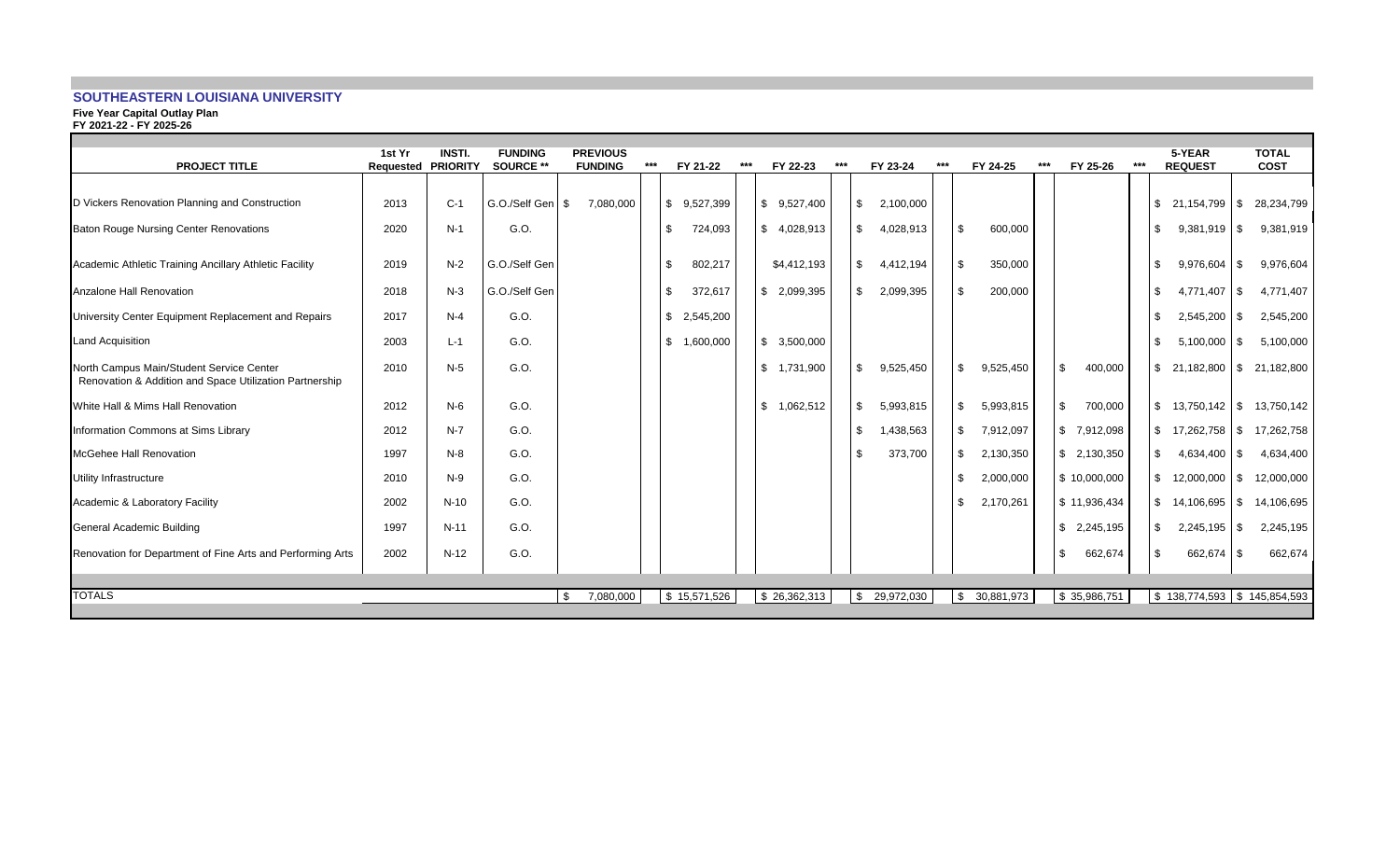## **UNIVERSITY OF LOUISIANA AT LAFAYETTE**

**Five Year Capital Outlay Plan**

**FY 2021-22 - FY 2025-26**

| <b>PROJECT TITLE</b>                                           | 1st Yr<br><b>Requested PRIORITY</b> | <b>INSTI.</b> | <b>FUNDING</b><br><b>SOURCE **</b> | <b>PREVIOUS</b><br><b>FUNDING</b> | *** | FY 21-22        | *** | FY 22-23                  | *** | FY 23-24                 | *** | FY 24-25                  | *** | FY 25-26     | *** | 5-YEAR<br><b>REQUEST</b>      | <b>TOTAL</b><br><b>COST</b> |
|----------------------------------------------------------------|-------------------------------------|---------------|------------------------------------|-----------------------------------|-----|-----------------|-----|---------------------------|-----|--------------------------|-----|---------------------------|-----|--------------|-----|-------------------------------|-----------------------------|
| <b>MAJOR REPAIRS</b>                                           | 2015                                | $E-1$         | G.O.BONDS                          |                                   |     | \$<br>1,000,000 |     | $\mathbb{S}$<br>1,000,000 |     | <b>S</b><br>1.000.000    |     | \$1,000,000               |     | \$1,000,000  |     |                               | $$5,000,000$ $$5,000,000$   |
| <b>PROPERTY ACQUISITION</b>                                    | 2005                                | $L-1$         | G.O. BONDS                         |                                   |     | \$10,000,000    |     |                           |     |                          |     |                           |     |              |     | $$10,000,000$ $$10,000,000$   |                             |
| <b>MADISON HALL RENOVATION</b>                                 | 2002                                | $C-1$         | G.O. BONDS                         | \$2,000,000                       |     | \$18,000,000    |     |                           |     |                          |     |                           |     |              |     |                               | $$18,000,000$ $$20,000,000$ |
| <b>ENGINEERING OFFICE &amp;</b><br><b>CLASSROOM BUILDING</b>   | 2020                                | $C-2$         | G.O. BONDS                         | \$2,500,000                       |     | \$12,500,000    |     | \$10,302,600              |     |                          |     |                           |     |              |     | $$22,802,600$ $$25,302,600$   |                             |
| <b>HEALTH CARE EDUCATION &amp;</b><br><b>TRAINING FACILITY</b> | 2020                                | $C-3$         | G.O. BONDS                         | \$2,500,000                       |     | \$12,500,000    |     | \$ 36,380,000             |     |                          |     |                           |     |              |     |                               | $$48,880,000$ $$51,380,000$ |
| <b>IDECLOUET HALL RENOVATION</b>                               | 2007                                | $N-1$         | G.O. BONDS                         |                                   |     | \$<br>500,000   |     | 3,850,000<br>\$           |     |                          |     |                           |     |              |     |                               | $$4,350,000$ $$4,350,000$   |
| <b>FOSTER HALL RENOVATION</b>                                  | 2002                                | $N-2$         | G.O.BONDS                          |                                   |     | \$.<br>500,000  |     | \$<br>3,622,100           |     |                          |     |                           |     |              |     |                               | $$4,122,100$ $$4,122,100$   |
| <b>MONTGOMERY HALL</b><br><b>RENOVATION</b>                    | 2009                                | $N-3$         | G.O.BONDS                          |                                   |     | \$<br>2,000,000 |     | \$15,536,000              |     |                          |     |                           |     |              |     | $$17,536,000$ $$17,536,000$   |                             |
| <b>ANGELLE HALL RENOVATION</b>                                 | 2004                                | $F-1$         | G.O.BONDS                          |                                   |     |                 |     | 2,000,000<br>\$           |     | $\frac{1}{2}$ 10,000,000 |     | $\mathbb{S}$<br>1,420,000 |     |              |     | $$13,420,000$ $$13,420,000$   |                             |
| <b>ISTEPHENS HALL RENOVATION</b>                               | 2009                                | $F-2$         | G.O.BONDS                          |                                   |     |                 |     |                           |     | -\$<br>500,000           |     | \$6,585,000               |     |              |     |                               | $$7,085,000$ $$7,085,000$   |
| <b>BROUSSARD HALL RENOVATION</b>                               | 2009                                | $F-3$         | G.O.BONDS                          |                                   |     |                 |     |                           |     | 350,000<br>- \$          |     | $\mathbb{S}$<br>4,050,000 |     |              |     | \$                            | 4,400,000 \$ 4,400,000      |
| <b>TOTALS</b>                                                  |                                     |               |                                    | 7,000,000<br>\$                   |     | \$ 57,000,000   |     | \$72,690,700              |     | \$11,850,000             |     | \$13,055,000              |     | \$ 1,000,000 |     | \$155,595,700   \$162,595,700 |                             |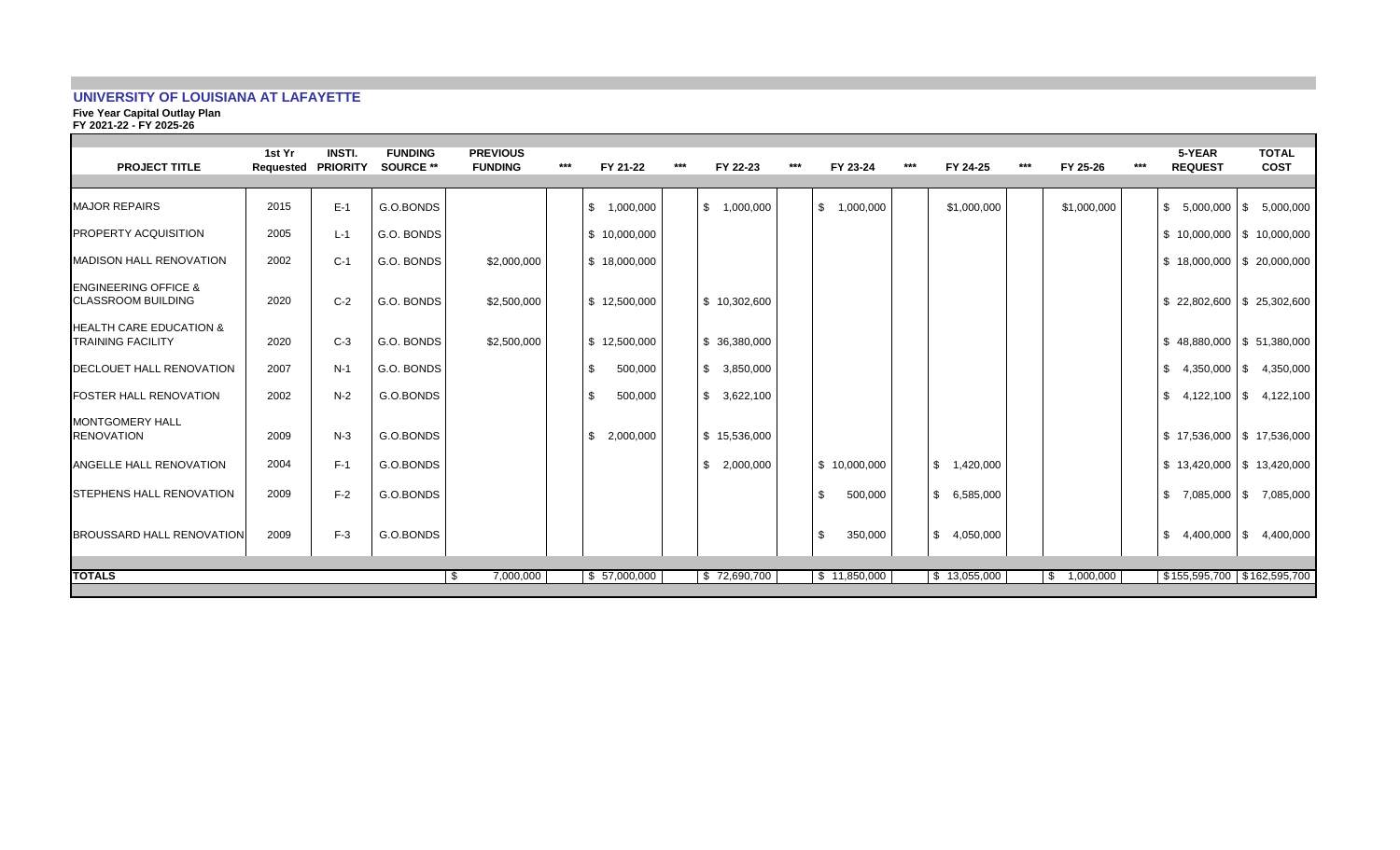# **UNIVERSITY OF LOUISIANA AT MONROE**

**Five Year Capital Outlay Plan FY 2021-22 - FY 2025-26**

| <b>PROJECT TITLE</b>                                                                                | 1st Yr<br><b>REQUESTED PRIORITY</b> | <b>INSTI.</b> | <b>SOURCE**</b> | <b>FUNDING PREVIOUS</b><br><b>FUNDING</b> | $***$ | FY 21-22  | $***$ |    | FY 22-23   | *** | FY 23-24  | $***$ | FY 24-25 | $***$ | FY 25-26 | *** | 5-YEAR<br><b>REQUEST</b> |      | <b>TOTAL</b><br><b>COST</b> |
|-----------------------------------------------------------------------------------------------------|-------------------------------------|---------------|-----------------|-------------------------------------------|-------|-----------|-------|----|------------|-----|-----------|-------|----------|-------|----------|-----|--------------------------|------|-----------------------------|
| Strauss Hall HVAC Renovation                                                                        | 2020                                | $E-1$         | G.O.            |                                           | \$    | 100,000   |       | \$ | 1,100,000  |     |           |       |          |       |          |     | \$<br>1,200,000          | \$   | 1,200,000                   |
| ADA Accessibility - Campus Wide                                                                     | 2013                                | $E-2$         | G.O.            |                                           | \$    | 700,000   |       | \$ | 7,000,000  | \$  | 700,000   |       |          |       |          |     | \$<br>8,400,000          | \$   | 8,400,000                   |
| Library Cooling Tower and HVAC Upgrades                                                             | 2020                                | $E-3$         | G.O.            |                                           | -\$   | 100,000   |       | \$ | 1,400,000  |     |           |       |          |       |          |     | \$<br>1,500,000          | - \$ | 1,500,000                   |
| <b>Emergency Repair and Replacement for</b><br><b>Underground Electrical Distribution</b><br>System | 2011                                | $E-4$         | G.O.            |                                           | \$    | 308,333   |       | \$ | 3,083,334  | \$  | 308,333   |       |          |       |          |     | \$<br>3,700,000          | \$   | 3,700,000                   |
| <b>Health Sciences Campus Renovations -</b><br>Sugar Hall & Caldwell Hall                           | 2013                                | $N-1$         | G.O.            | \$475,266                                 | -\$   | 454,734   |       | \$ | 10,740,000 | \$  | 930,000   |       |          |       |          |     | \$<br>12,124,734         | \$   | 12,600,000                  |
| Brown Auditorium - Renovation                                                                       | 2015                                | $N-2$         | G.O.            |                                           | \$    | 881,000   |       | \$ | 8,810,000  | \$  | 881,000   |       |          |       |          |     | \$<br>10,572,000         | \$   | 10,572,000                  |
| Digital Library Renovation & Library<br><b>Carpet Replacement</b>                                   | 2015                                | $N-3$         | G.O.            |                                           | -\$   | 287,000   |       | \$ | 4,678,805  | \$  | 134,195   |       |          |       |          |     | \$<br>5,100,000          | \$   | 5,100,000                   |
| Hemphill Hall Cooling Tower Replacement                                                             | 2020                                | $N-4$         | G.O.            |                                           | \$    | 275,000   |       |    |            |     |           |       |          |       |          |     | \$<br>275,000 \$         |      | 275,000                     |
| <b>Walker Hall Chiller Replacement</b>                                                              | 2020                                | $N-5$         | G.O.            |                                           | -\$   | 175,000   |       |    |            |     |           |       |          |       |          |     | \$<br>175,000 \$         |      | 175,000                     |
| Fant-Ewing Coliseum - Renovation                                                                    | 2002                                | $N-6$         | G.O.            |                                           | \$    | 2,800,000 |       | \$ | 30,600,000 | \$  | 2,800,000 |       |          |       |          |     | \$<br>36,200,000         | \$   | 36,200,000                  |
| <b>Land Acquisition</b>                                                                             | 2000                                | $L - 1$       | G.O.            |                                           | \$    | 1,000,000 |       |    |            |     |           |       |          |       |          |     | \$<br>1,000,000          | \$   | 1,000,000                   |
|                                                                                                     |                                     |               |                 |                                           |       |           |       |    |            |     |           |       |          |       |          |     |                          |      |                             |
| <b>TOTALS</b>                                                                                       |                                     |               |                 |                                           | - \$  | 7,081,067 |       | S. | 67,412,139 | -S  | 5,753,528 |       |          |       |          |     | $$80,246,734$ \\$        |      | 80,722,000                  |